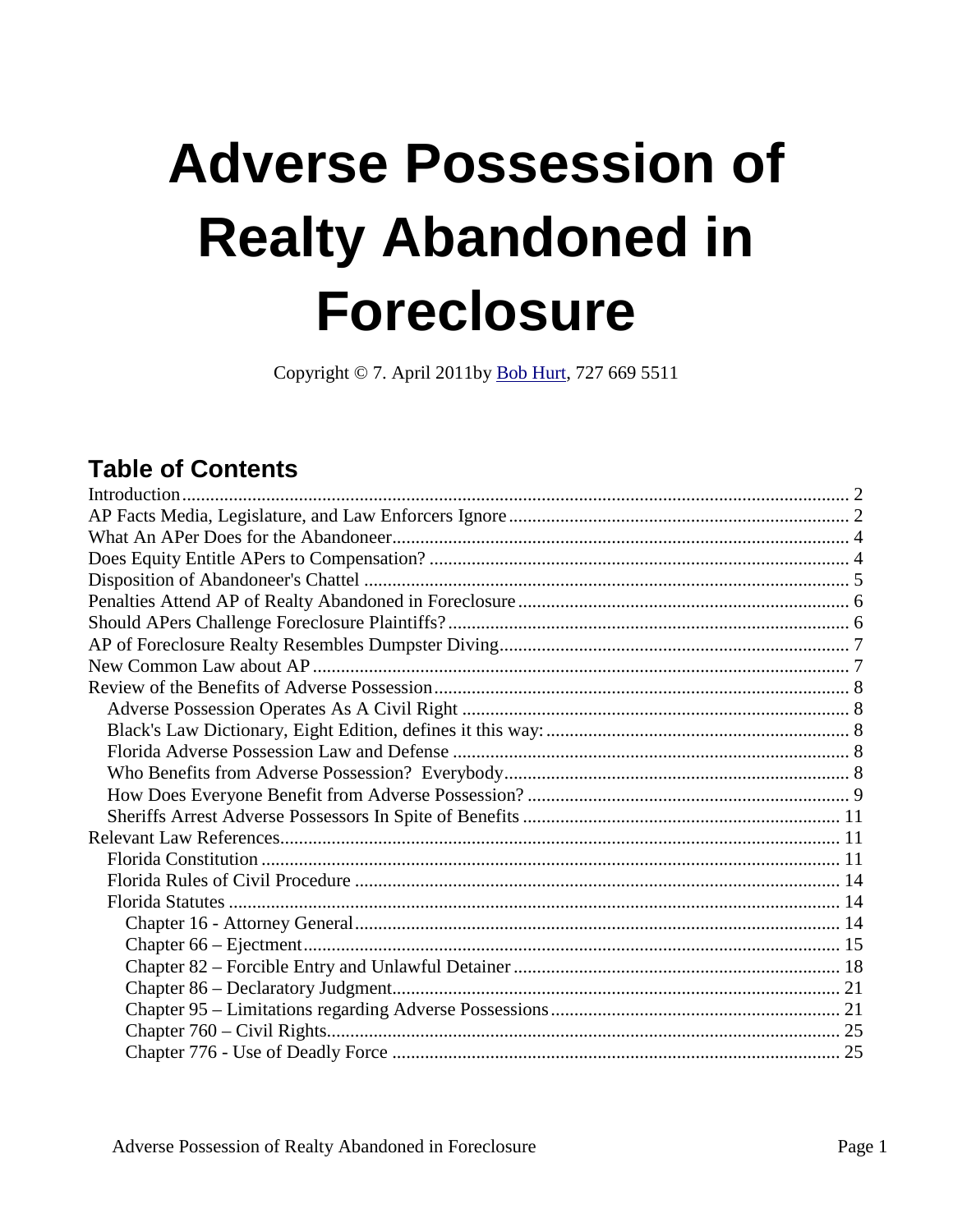## **Introduction**

Adverse Possession ("AP") has taken a toe-hold in America as a means of finding cost-effective residences for the homeless while foreclosure plaintiffs dawdle in courts increasingly aware of mortgage and appraisal fraud. This article deals with both the paradoxical attack on APers by media and sheriffs, and with worthy questions regarding AP.

These days "APers" take adverse possession of realty belonging partially or wholly to "abandoneers," homeowners who abandoned the realty because they face foreclosure and know they will lose the realty as a consequence of the foreclosure action. Abandoneers quit because they believe they owe money they cannot pay or do not want to pay to foreclosure plaintiffs. Because of the collapse of realty values which the typical foreclosure plaintiff caused through predatory lending to people they knew could not repay the loan, some abandoneers quit strategically. They lost all their equity and the realty no longer has a value sufficient to sell it and fully discharge the debt with the proceeds. So, millions upon millions of residences lie vacant around America.

Sheriffs in numerous counties across Florida, ostensibly acting as agents for the foreclosure plaintiffs, have arrested APers, falsely accusing them of such crimes as fraud, theft, breaking and entering, and trespass. Since only the owners can file a trespass complaint, obviously sheriff deputies have stirred up abandoneers with false alarms such as "the occupant can damage your abandoned house, and leave you liable." Troubled abandoneers then ask the sheriff to remove the APer with a trespass complaint.

# **AP Facts Media, Legislature, and Law Enforcers Ignore**

Never mind that AP constitutes a purely civil matter. The sheriffs want to make it a criminal matter, and they do, with false arrests. Even Florida legislators have chimed in by proposing crazy legislation to toughen AP procedures while providing benefit to no one. They and the mainstream news media seem to have ignored some salient facts:

- 1. The APer has the right under common law and statutory law to occupy abandoned realty BECAUSE the abandoneer abandoned it.
- 2. Once the APer has occupied the abandoned realty for a month, the APer has statutory protection under both ejectment laws (see Florida Statutes chapterd 66, 82, and 83 (Part II)) and the castle doctrine (see Florida Statute 776.013 and 776.032) - it becomes a civil matter till the judge grants writ of possession to the abandoneer who may then ask the sheriff to give proper notice then remove the occupant by force if necessary.
- 3. AP actually benefits everyone: occupant, facilitator/landlord, sheriff, abandoneer, foreclosure plaintiff, community, home owner association, tax collector, property appraiser. No one loses except to the extent a REAL criminal vandalizes or loots the AP realty.
- 4. The mortgage requires the owner to maintain the property, whether abandoned or not, and by abandoning it, the abandoneer acts irresponsibly, exposing the realty to invasion by thieves, vandals, drug dealers, mischievous youths, and ne'er-do-wells. From the standard Fannie Mae mortgage: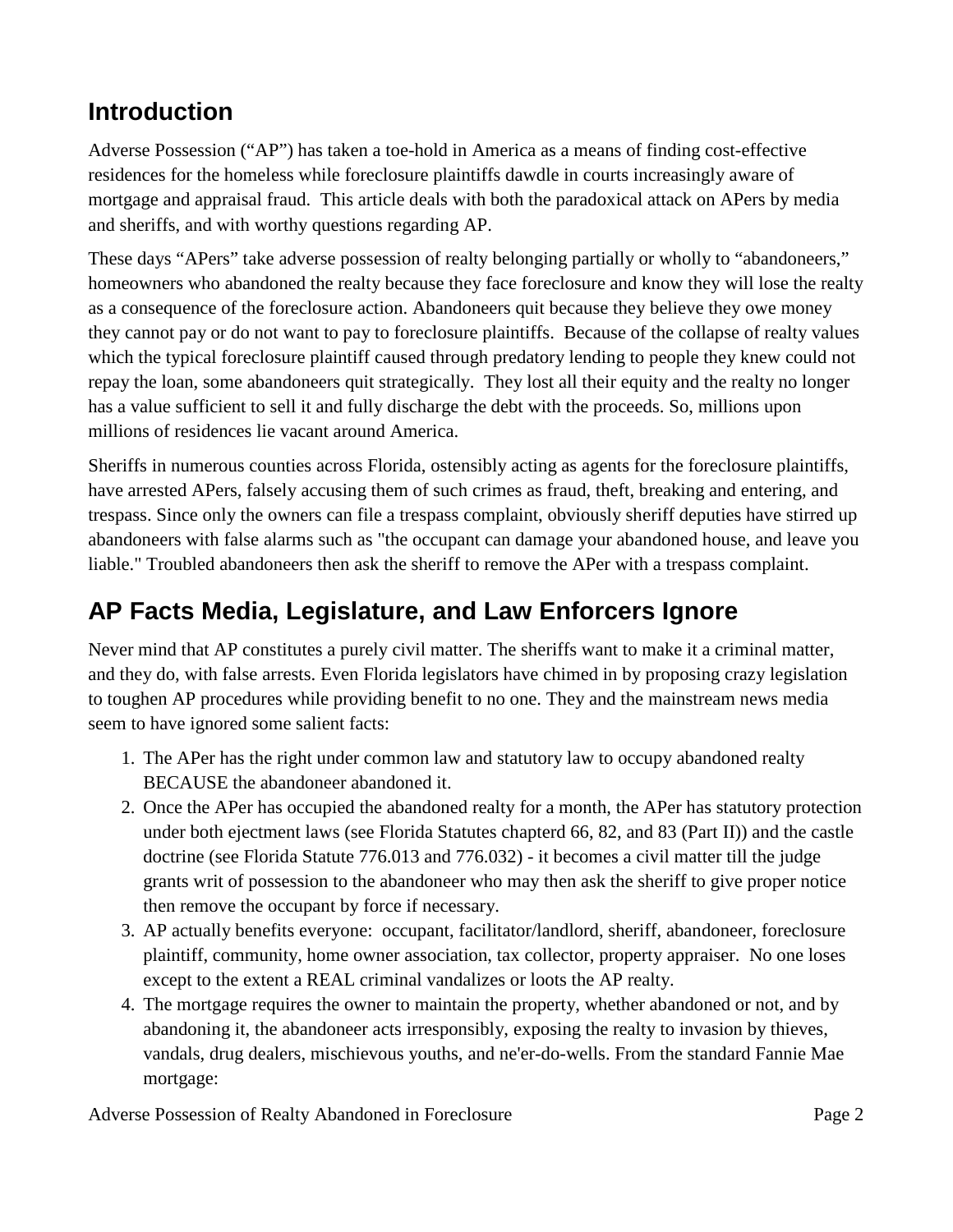"7. **Preservation**, Maintenance and Protection of the Property; Inspections. Borrower shall not destroy, damage or impair the Property, allow the Property to deteriorate or commit waste on the Property. Whether or not Borrower is residing in the Property, Borrower shall maintain the Property in order to prevent the Property from deteriorating or decreasing in value due to its condition. Unless it is determined pursuant to Section 5 that repair or restoration is not economically feasible, Borrower shall promptly repair the Property if damaged to avoid further deterioration or damage. If insurance or condemnation proceeds are paid in connection with damage to, or the taking of, the Property, Borrower shall be responsible for repairing or restoring the Property only if Lender has released proceeds for such purposes. Lender may disburse proceeds for the repairs and restoration in a single payment or in a series of progress payments as the work is completed. If the insurance or condemnation proceeds are not sufficient to repair or restore the Property, Borrower is not relieved of Borrowers obligation for the completion of such repair or restoration.

"Lender or its agent may make reasonable entries upon and inspections of the Property. If it has reasonable cause, Lender may inspect the interior of the improvements on the Property. Lender shall give Borrower notice at the time of or prior to such an interior inspection specifying such reasonable cause."

- 5. Since APers generally seek a place to live or a method of getting needy families into a place to live AFFORDABLY, the multi-county sheriff attack on adverse possessors who take possession of realty abandoned in foreclosure obviously has a political motive. Members of the media apparently endorse the motive, for they never write anything good about APers, and try to make them and occupants of AP houses look like evil cheats and opportunists.
- 6. It should go without my saying that people who had to work for the money to buy a house naturally want to protect it and maintain it. Further, they lose this careful attitude when faced with certain foreclosure and its associated forced sale fo the realty to repay their debt. This principle also applies to renters, in general. They tend to take worse care of their homes than do people who had to buy the homes because they don't have to bear the brunt of long term maintenance. In other words, homeowners secure in their ownership exercise a highter quality of responsibility over the dwelling than do renters.
- 7. What does this say about abandoneers who abandon their realty in foreclosure? In their desperation and destitution, they have behaved irresponsibly toward the realty, and at the same toward the community and their obligation to the mortgagee. In the final analysis, Apers take over their responsibility of maintenance of the realty, and compensate for the dereliction of abandoneers.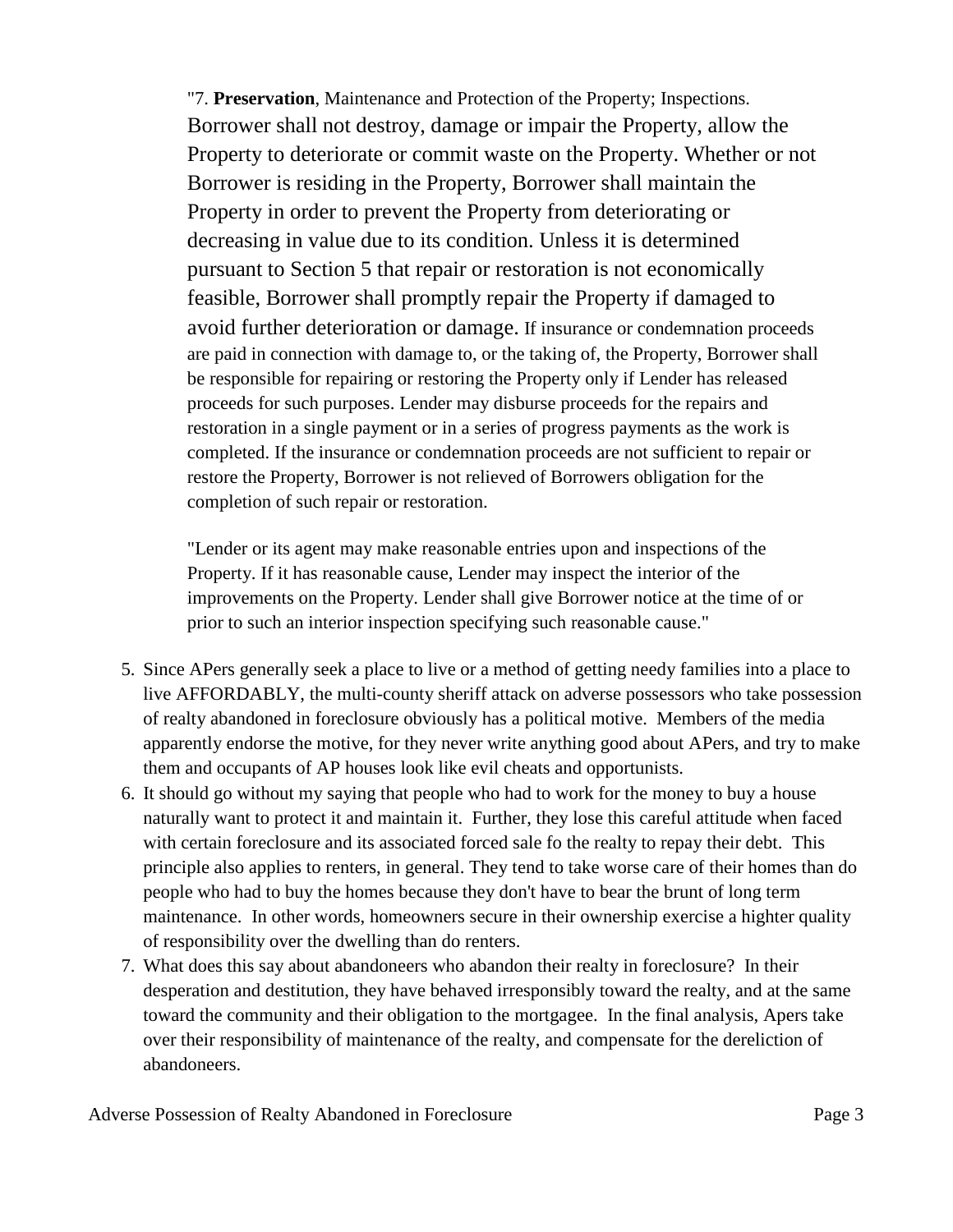The foregoing proves that I believe APers do a favor for the world in general, even though in isolated cases some occupants might not take good care of the property.

## **What An APer Does for the Abandoneer**

Given the benefit of Apers to the house, the occupant, the community, the foreclosure plaintiff, and the government, let us turn our attention to their obligations to the Aper.

The Aper goes to considerable effort and expense taking and holding AP of the realty:

- 1. Learning the law of AP
- 2. Finding the abandoned realty
- 3. Verifying the Lis Pendens in the county records
- 4. Filing notice of AP with the county property appraiser
- 5. Changing the locks on the house
- 6. Cleaning up and disposing of the trash to make the place occupiable
- 7. Mowing the grass and tending to landscaping
- 8. Repairing damaged items in the house, including plumbing, electrical facilities, and air conditioning/heating.
- 9. Furnishing the house with basic appliances as necessary
- 10. Dealing with inquisitive neighbors/relatives of the previous occupant
- 11. Occupying or finding a new occupant for the house (includes advertising and movein)
- 12. Putting utilities in a new name.
- 13. Answering the occupant's questions and complaints
- 14. Keeping meticulous records for use in defending the AP
- 15. Risking or suffering arrest and jailing, plus bail and legal defense for bogus charges of theft, grand theft, burglary, fraud, scheme to defraud, swindle, breaking and entering, criminal mischief, and trespass.
- 16. Tolerating humiliation by the news media
- 17. Tolerating harassment or the threat of it by law enforcers.
- 18. Dealing with the possible jealousy and animosity from the abandoneer, particularly after the sheriff stirs up the abandoneer with accusations of trespass and damaging the realty.

# **Does Equity Entitle APers to Compensation?**

Adverse Possession of Realty Abandoned in Foreclosure Page 4 The APer has done all this to the benefit of the abandoneer by performing functions for which the abandoneer had responsibility under the mortgage agreement, Therefore, equity entitles the APer to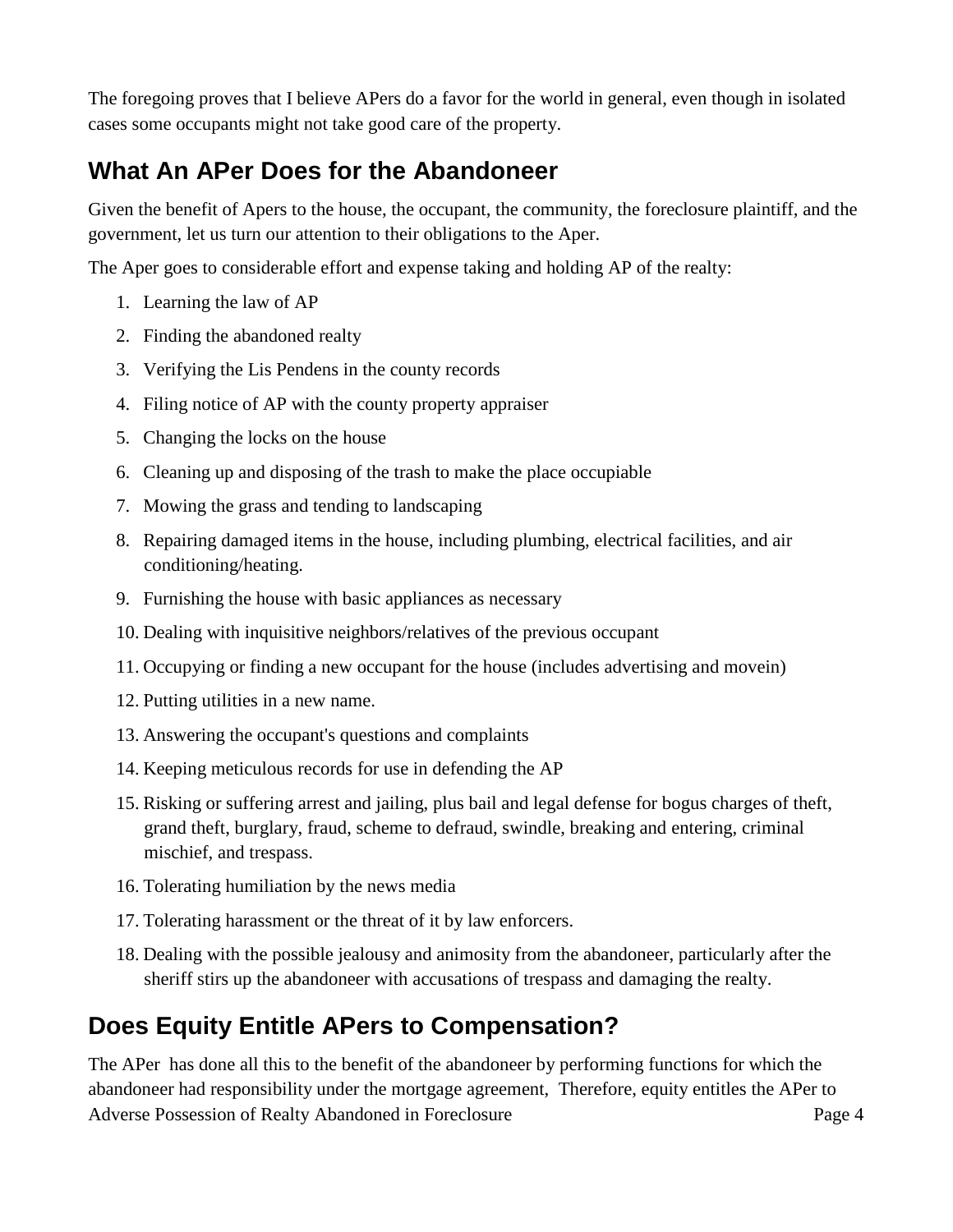compensation, does it not?

By rights the government should penalize the abandoneer under the law for abandoning property, as it does a driver for abandoning a car on the highway. The law gives towing companies the right to impose a lien against the vehicle for the towing expense.

Let us look at some calculations for equity's sake:

Potential "rental" income of an AP realty minus out-of-pocket cost plus labor plus reasonable management cost-effective plus reasonable profit margin plus legal fees and court costs equals reasonably owed to abandoneer if anything

This will probably turn out as a losing proposition because of legal costs and the fact that a renter will move into an AP property ONLY because of cheap rent.

Clearly, the APer should have entitlement to some compensation from the abandoneer or mortgagee for taking such good care fo the realty. Of course that does not address questions such as whether the APer put a lot of money into the realty that the abandoneer would not have even if the abandoneer had stayed in the place.

## **Disposition of Abandoneer's Chattel**

Another question arising from AP: disposition of chattel, junk, trash, and garbage the abandoneer left behind in the abandoned realty. What obligation does the APer have regarding all that stuff? Should the APer show some civic responsibility by sorting through the trash, setting aside the apparent valuables, and keeping them safe for some time for the abandoneer to pick them up? Should the APer stow them indefinitely? Did the abandoneer have reasonable expectation that the valuables would remain safe in an abandoned house? Should anyone consider such an expectation "reasonable?" How does one define "trash." Should the government penalize the APer for disposing of all such chattel without notice to the abandoneer? If the APer keeps such chattel as the Aper's own, does that or should that constitute theft?

Also, by what standard should society consider a home abandoned and its contents up for grabs? Suppose the abandoneer removed all the furniture and other chattels except for a big screen TV in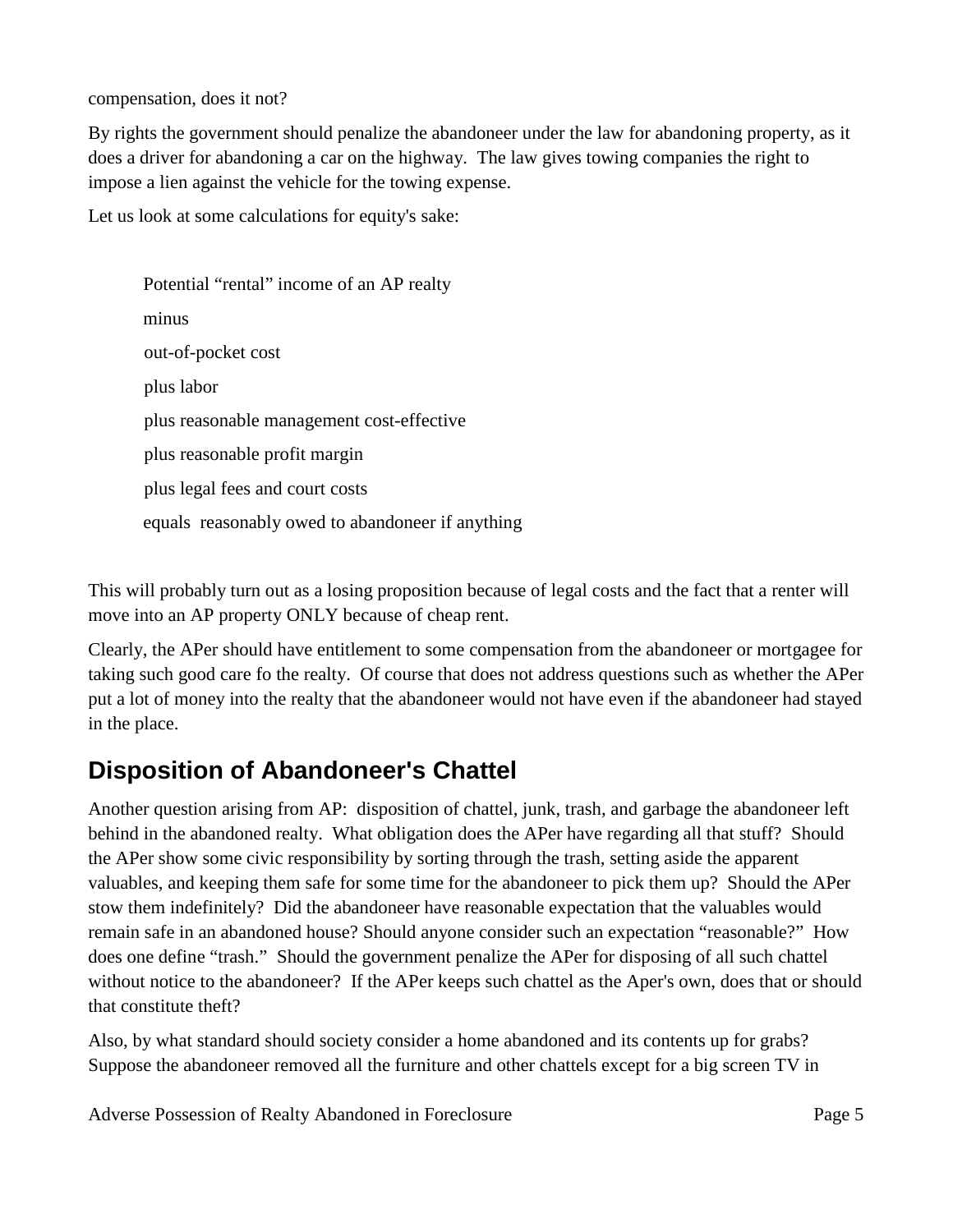perfect working condition. Does the APer have the right to sell it and pocket the money? Or to keep it and claim it as the APer's personal property?

What if the abandoneer took all the furnishings out of the living and dining room, but left the bedroom furnishings? Did the abandoneer abandon the house with those bedrooms of furnishings?

How should an APer distinguish between a house fully abandoned and a house only partly abandoned? And what of owners who furnish and occupy the realty seasonally? Perhaps an owner could come to visit and live in the property 6 months in a season of 5 years, renting a houseful of furnishings just during those 6 months. Should an APer take possession of such a place after the owner leaves for the season?

## **Penalties Attend AP of Realty Abandoned in Foreclosure**

In the end, adverse possession ALWAYS has to do with exercising partial or complete possessory dominion over property which some other entity, person, or group owns partially or fully. See Florida Statutes Chapter 95 for more details. The possession by an APer signifies intent to take ultimate total ownership of the area possessed. The watchful abandoneer should look upon it as an act of aggression and take immediate steps (or steps within the statutory time limitation) to challenge it through the law. The abandoneer who does not do it timely will forever lose the right to dispossess the APer.

These days, regarding AP of realty abandoned because of foreclosure, the APer should expect only temporary possession. Ultimately the foreclosure plaintiff will win the foreclosure action and force a sheriff's sale of the realty to pay the debt. The court will award a writ of possession, and the sheriff will remove whoever occupies the realty so that the new "rightful owner" may possess it.

Furthermore, the court will award attorney fees, court costs, and other costs such as to repair damage to the realty, requiring the APer to pay. Should the APer, knowing this will happen, file a mechanic's or other lien against the property in the amount of provable costs, labor, and management for maintaining the realty? The court might disallow it, or might offset it by reasonable rental value. However, I see no reason why not to record the lien and demand equitable compensation.

# **Should APers Challenge Foreclosure Plaintiffs?**

Most abandoneers miss a fabulous opportunity for obtaining free and clear title by challenging the plethora of frauds underlying the realty purchase and mortgage loan. Even after foreclosure and sale of the realty, the foreclosure victim coul, with skill,, get the court to vacate its judgment upon presentation of evidence of the fraud which, had the court known it, would have deprived the plaintiff of standing to foreclose, and would have provided the foreclosure victim with the grounds to sue for fraud and quiet title, and win treble damages as a consequence.

Some question exists as to whether APers can intervene in the foreclosure litigation as parties in interest. In point of fact, the foreclosure does two things:

1. Drives the abandoneer out of the realty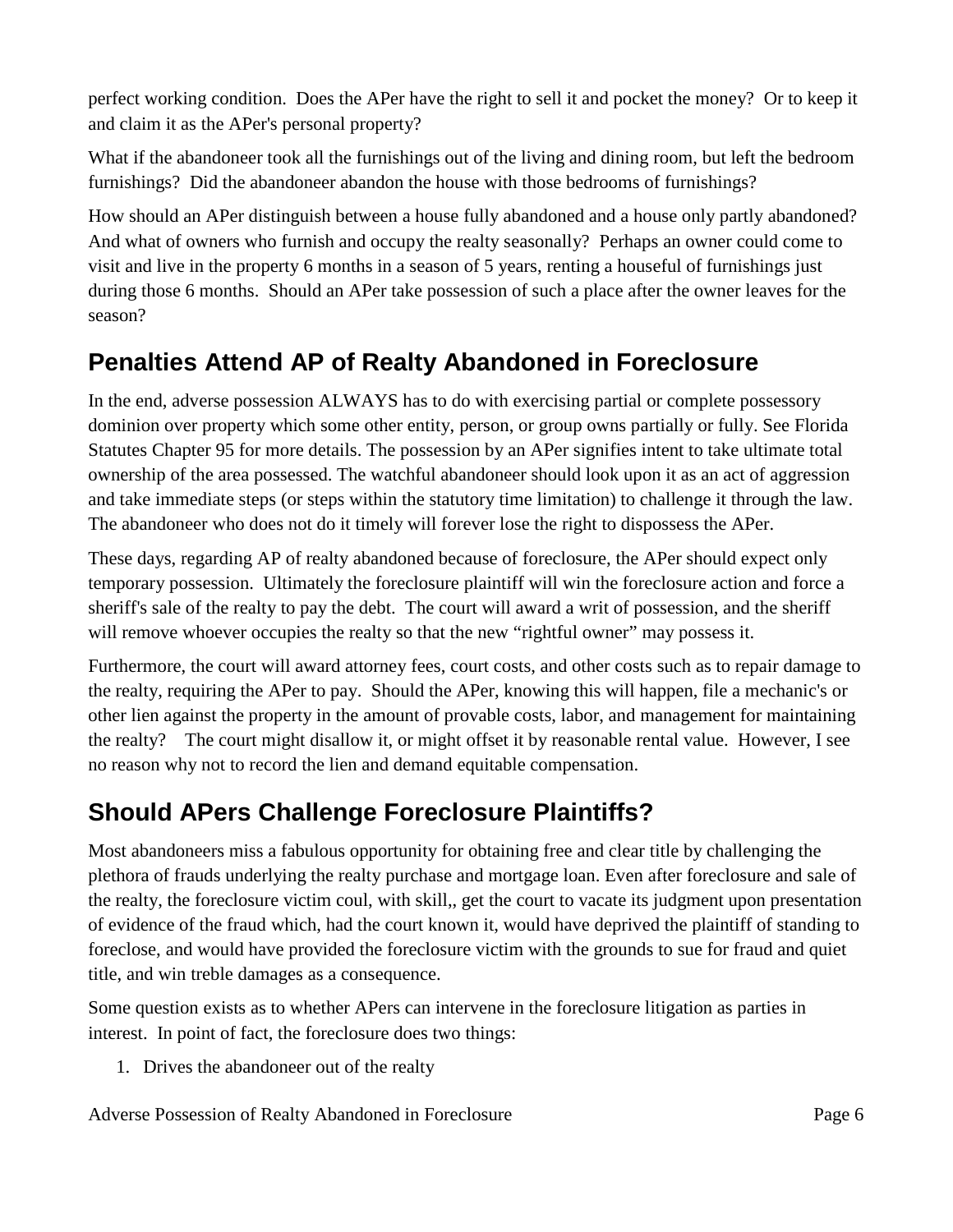- 2. Provides the APer possibility of entry into and possession of the Realty
- 3. Gives the APer possible standing to challenge the foreclosure because consummation of the foreclosure would result in the Sheriff's ejecting the APer from the realty.

Florida Rule of Civil Procedure 1.230 provides for interventions by interested parties.

## **AP of Foreclosure Realty Resembles Dumpster Diving**

Should not the APer take advantage of the abandoneer's cowardice by obtaining a quitclaim deed from the abandoneer? As a new party in interest, shouldn't the APer prosecute the fraud claims and reap the rewards, a house free and clear?

With this question in mind, one cannot help but ponder the strength of adverse possession in providing the basis for a real claim of title in the abandoned realty. The abandoneer has done the equivalent of tossing the realty into a dumpster, leaving it up for grabs by any dumpster diver seeing its value. That alone provides a valid basis for claim of right of ownership, and to defend the realty itself from encroachment by a greedy and unjust forexlosure plaintiff.

Suppose the realty purchase and mortgage have underlying fraud against the borrower/buyer. Honest observers of related legal strive will conclude that at least 90% of single family homes in America, particularly in Florida, certainly do have such underlying fraud. Does it therefore not stand to reason that the APer has as much reason, right, and interest as anyone to challenge the fraud and seek clear title to the realty?

## **New Common Law about AP**

The Florida Supreme Court has ruled that the legislature cannot remove a common law right without providing a suitable statutory replacement. The court also ruled that since it made common law, it can change common law to suit the needs of an evolving society.

Right now the sheriffs want to attack and suppress Apers. The legislature seems poised to introduce new laws that make AP more cumbersome, needlessly. At the same time, Florida has 1.6 million vacant residences, and hundreds of thousands of families have suffered loss of their homes to fraudulent foreclosure. Does it not make sense that the Supreme Court might, given the logic and the opportunity, change the adverse possession common law to make it easier for people to take AP of realty abandoned in foreclosure? Would that not ease the stress on hordes of families impoverished by the financial crisis created by the very culprits seeking to foreclose?

Ponder these pesky questions while you doze off to sleep tonight., and think about the millions who don't even own a bed to sleep in.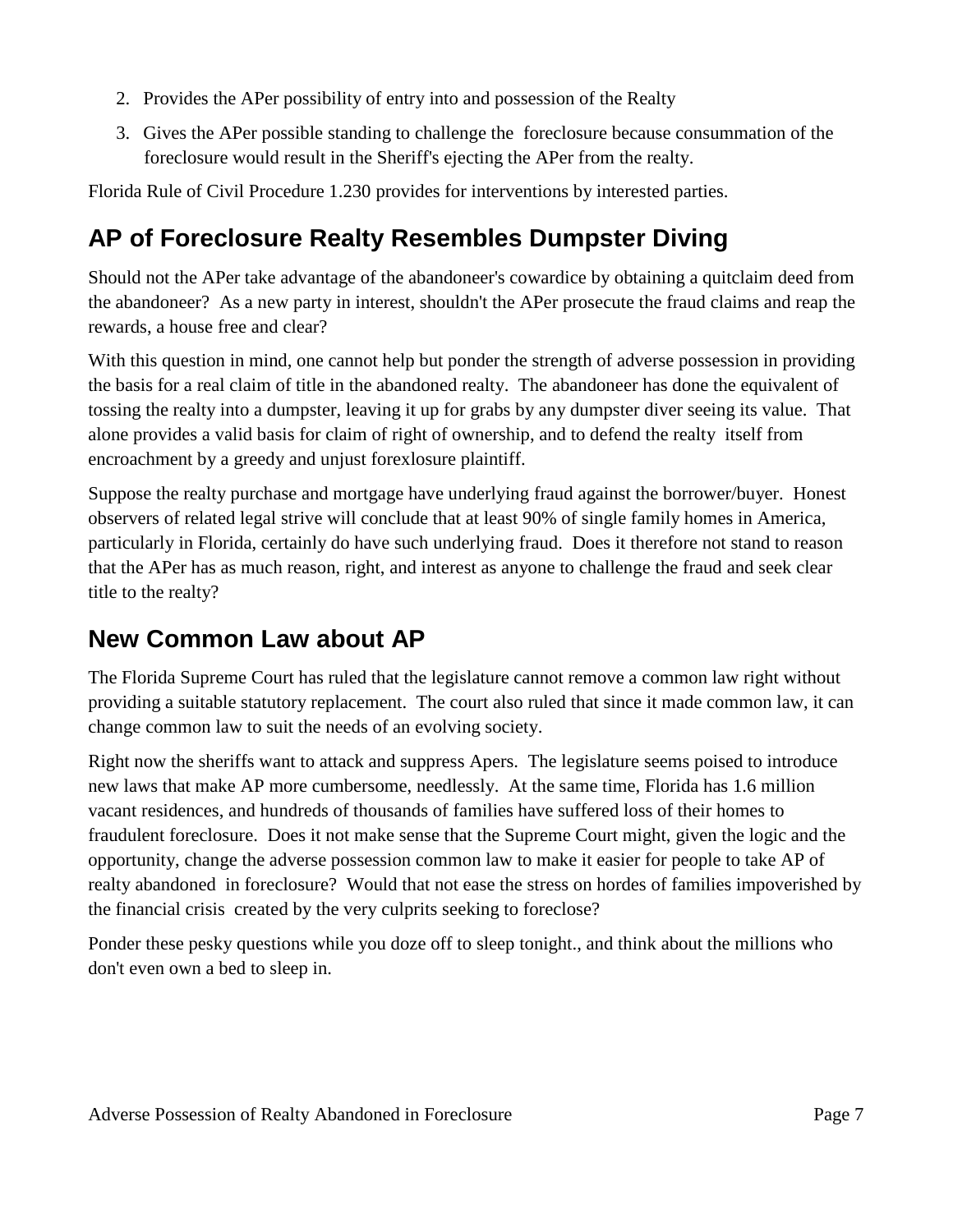## **Review of the Benefits of Adverse Possession**

## *Adverse Possession Operates As A Civil Right*

Adverse Possession means exercising possessory dominion over realty you don't own. Possessory dominion means enjoying the use of the realty, and maintaining, improving, and paying taxes, Home Owner Association dues, and special levies on it.

#### *Black's Law Dictionary, Eight Edition, defines it this way:*

adverse possession. 1. The use or enjoyment of real property with a claim of right when that use or enjoyment is continuous, exclusive, hostile, open, and notorious. • In Louisiana, it is the detention or enjoyment of a corporeal thing with the intent to hold it as one's own. La. Civ. Code art. 3421. — Also termed adverse dominion. Cf. PRESCRIPTION(5). [Cases: Adverse Possession 1–95. C.J.S. Adverse Possession §§ 2–225, 263–299, 327–338; Conflict of Laws § 76.]

Adverse Possession operates as a civil right under the laws of every state, and it puts disputes over possessory dominion in civil, not criminal, jurisdiction.

#### *Florida Adverse Possession Law and Defense*

The governing statutes in Florida: 95.12-95.281 (principally 95.16 and 95.18) and chapter 82. After exercising adverse possession for the statutory period (seven years in Florida), the adverse possessor achieves full possessory right of the realty, even though title belongs to the owner of record. An adverse possessor must then sue for quiet title. The court will grant it if the adverse possessor fully complied with the relevant law.

Florida Statutes 760.51 and 16.57 provide an avenue to relief and remedy for violation of the associated right plus the right to due process of law and privacy guaranteed by Florida Constitution in Article I Sections 9 and 23. Florida Statute 86.091 and Civil Procedure Rule 1.071 provide for declaratory judgments as to adverse possessory rights and challenge to the unconstitutionality of sheriff's arrests of adverse possessors on trumped up charge of theft, fraud, and the like.

#### *Who Benefits from Adverse Possession? Everybody*

Many benefits accrue from adverse possession to:

- owners who have abandoned their homes,
- foreclosure plaintiffs,
- the realty itself,
- the community,
- the municipality and county, and
- the adverse possessor or the occupant of the abandoned home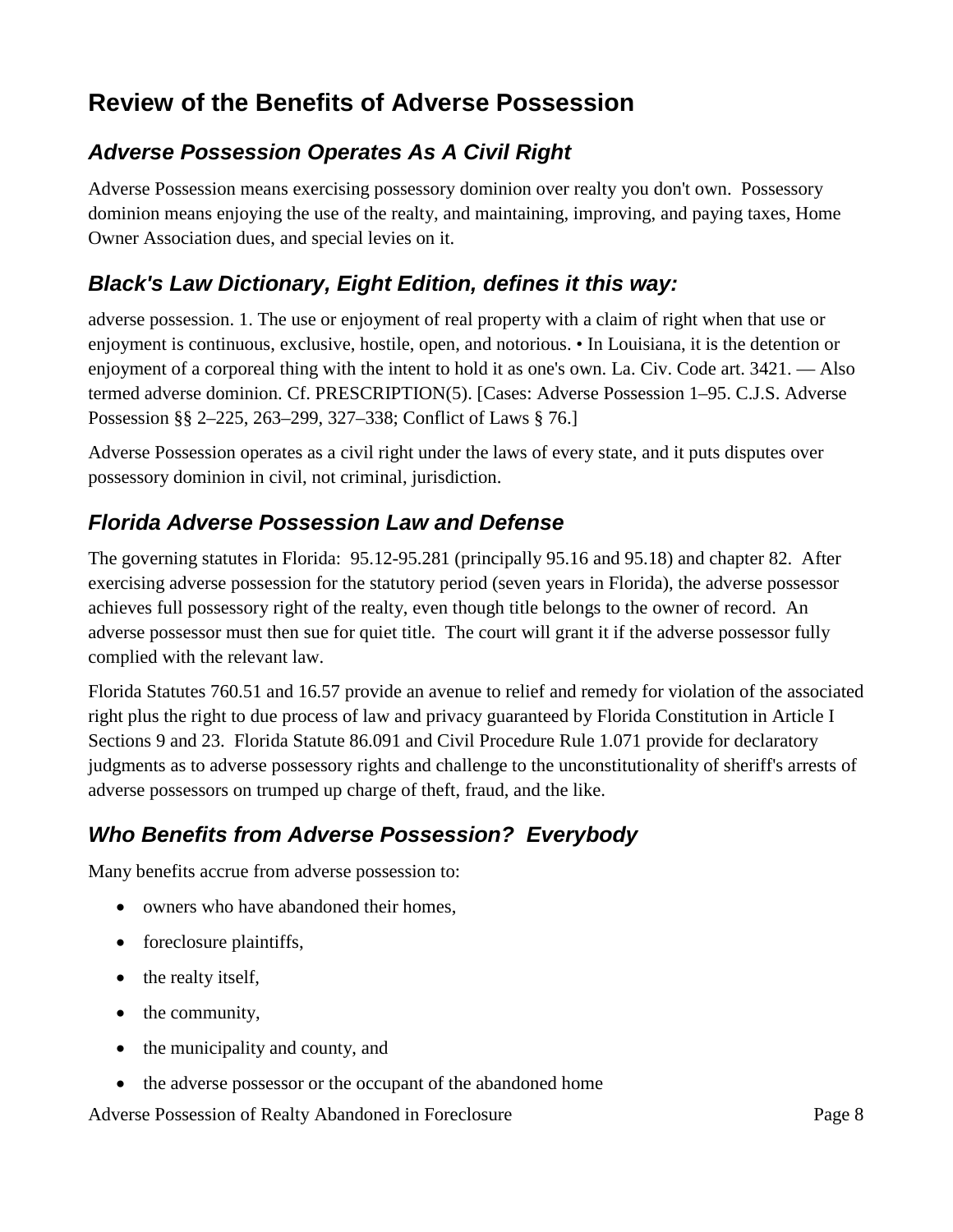### *How Does Everyone Benefit from Adverse Possession?*

1. **Loving Care.** A family who lives in the Realty dwelling treats it like their home, caring for it as they would their own in the hope that someday it will become theirs permanently.

2. **Mold and Mildew.** Adverse possessors typically keep the air conditioning system running summer and winter. This prevents dangerous buildup of mold and mildew that excessive humidity would cause if the A/C didn't operate for extended time. As you know, mold constitutes a serious danger to health.

3. **Pestilence**. Adverse possessors typically keep the dwelling free of termites, roaches, bedbugs, spiders, centipedes, rodents and other vermin that constitute a health hazard to humans and that actually damage the dwelling, often necessitating costly repairs.

4. **Druggies**. Adverse possessors prevent drug dealers, marijuana grower, cocaine/crack/crystal meth addicts and other ne'er-do-wells from partying in and damaging the dwelling from neglect.

5. **Thieves**. An unoccupied house often falls prey to thieves who steal appliances, plumbing fixtures, doors, window coverings, copper wiring and plumbing, and flooring. It costs the owner a fortune to replace these and put the house in condition suitable for selling it. Adverse possessors prevent thieves from stealing those things.

6. **Vandals**. Vandals and street thugs often see an unoccupied dwelling as a target of opportunity; they break windows, destroy carpets, urinate or defecate on the floors, break holes in walls, destroy the roof, turn on the water and let water from stopped up sinks flood the floor, jam metal and other objects down into the plumbing, break toilet and sink porcelain, and so on. Cleanup and repair can cost the owner a small fortune. Adverse possessors keep such damage from happening by increasing the vandals' risk of capture.

7. **Freezes and Hurricanes**. Adverse possessors typically mind the effect of the weather on plumbing and windows. They install protective coverings to prevent violent storms from breaking windows. They wrap water pipes or let outside faucets drip during freezes to keep them from bursting. An unoccupied house gets no such respectful care, and related repairs can become costly.

8. **Maintenance**. Residential realty always need routine maintenance such as lawn-mowing, hedgetrimming, edging, filling in of holes dug by dogs and other creatures, painting, landscaping, fixing broken windows, and so on..An occupant will typically do all this work, but the owner must pay to have others do it if no occupant lives there.

9. **HOA Dues.** Adverse possessors must pay Home Owner Association (HOA) dues. The owner must pay them if no adverse possessor lives there. But typically, HOAs lose precious money critical to their operation when people in mortgage foreclosure abandon the homes. Such people stop paying HOA dues and that hurts the community overall, putting the burden of HOA support on the remaining residents.

10. **Taxes**. Adverse possessors must pay property taxes. The owner must pay them if no adverse possessor lives there. Owners in foreclosure who abandon their realty STOP paying property taxes. Unless the foreclosure plaintiff pays them, the County Tax Collector must go through the trouble of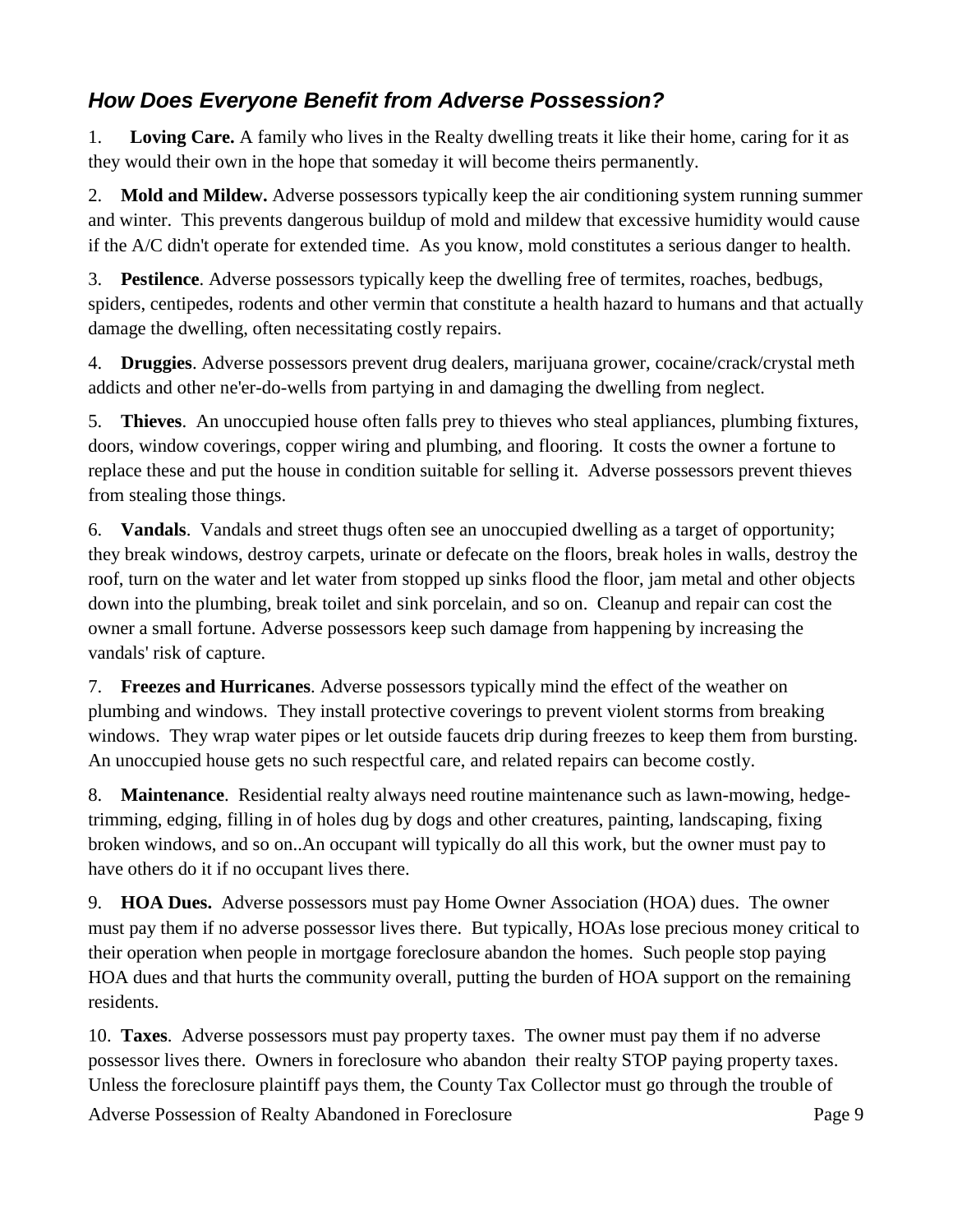filing a tax lien and auctioning tax lien certificates. An adverse possessor saves the County money by paying the taxes.

11. **Property Management.** Managing all the above constitutes a significant enterprise of work and attention to duty for the adverse possessor. The associated management fees would similarly tax the rightful owner. The adverse possessor saves the rightful owner from having to pay that cost. The rightful owner wouldn't pay them anyway, and that means the realty would become run-down and ugly.

12. **Property Values.** Because of the above realities, abandoned residential realty invites wanton damage and undesirable lurkers, makes the neighborhood look deserted and unattractive, and reduces the curb appeal of the community. Therefore, people will not want to live there. That will diminish property values in the community in general.

13. **7-Year Savings.** Adverse possessors can pay taxes, homeowner dues, repair, and maintenance costs for up to 7 years, and the rightful owner can, just before the statute of limitations expires, obtain a writ of possession or ejectment from the court, whereupon the sheriff will give notice and remove the adverse possessor. Thus, adverse possession poses no risk to the rightful owner who doesn't sleep on his rights beyond 7 years.

14. **Restored Realty Prices.** The adverse possessors can end up leaving the Realty AFTER values have returned to their normally ridiculously high values because more people will have jobs and the ability to buy realty.

15. **Litigation Risk**. It costs an enormous amount of money to litigate against people with respect to questions of Realty ownership and title. Adverse possessors save the rightful owner much of that cost because they admit that they don't have ownership rights until after seven years. On the other hand, an adverse possessor might have profound knowledge of mortgages, lending practices, securitization, and the recent Financial Crisis Inquiry Commission Report's details about abuse of authority and duty in both government and the lending and securities industries. Such an adverse possessor could assist the prior owner of record in challenging REAL titular interest in the Realty. It could easily cost \$100,000 or more in legal fees, and put the foreclosure plaintiff or new owner of record at risk of disgorgement and treble damages, and possibly exorbitant punitive damages in favor of the prior owner of record. Thus the right adverse possessor could have courage to use the courts to attack fraud in the appraisal, loan, mortgage, assignments, securitization, and sale of bonds, and thereby wrest rightful title deservedly from crooked foreclosure plaintiffs. Any harm to crooked foreclosure plaintiffs helps the people of the state.

16. **Everybody Wins.** Adverse possessors keep the property in good shape, pay taxes and HOA dues, keep the community safer than otherwise, and help to increase property values. I imagine that rightful owners of common sense will see adverse possessors as a boon, not a bane, to the rightful owner, to the adverse possessor's family, to the municipality, to the neighborhood, to the courts, and to law enforcers.

17. **Check the Numbers.** Examination of home maintenance and cost records typically will reveal that adverse possessors can save the rightful owner and foreclosure plaintiffs an enormous amount of worry and money without putting them you at risk of losing the realty permanently or having to spend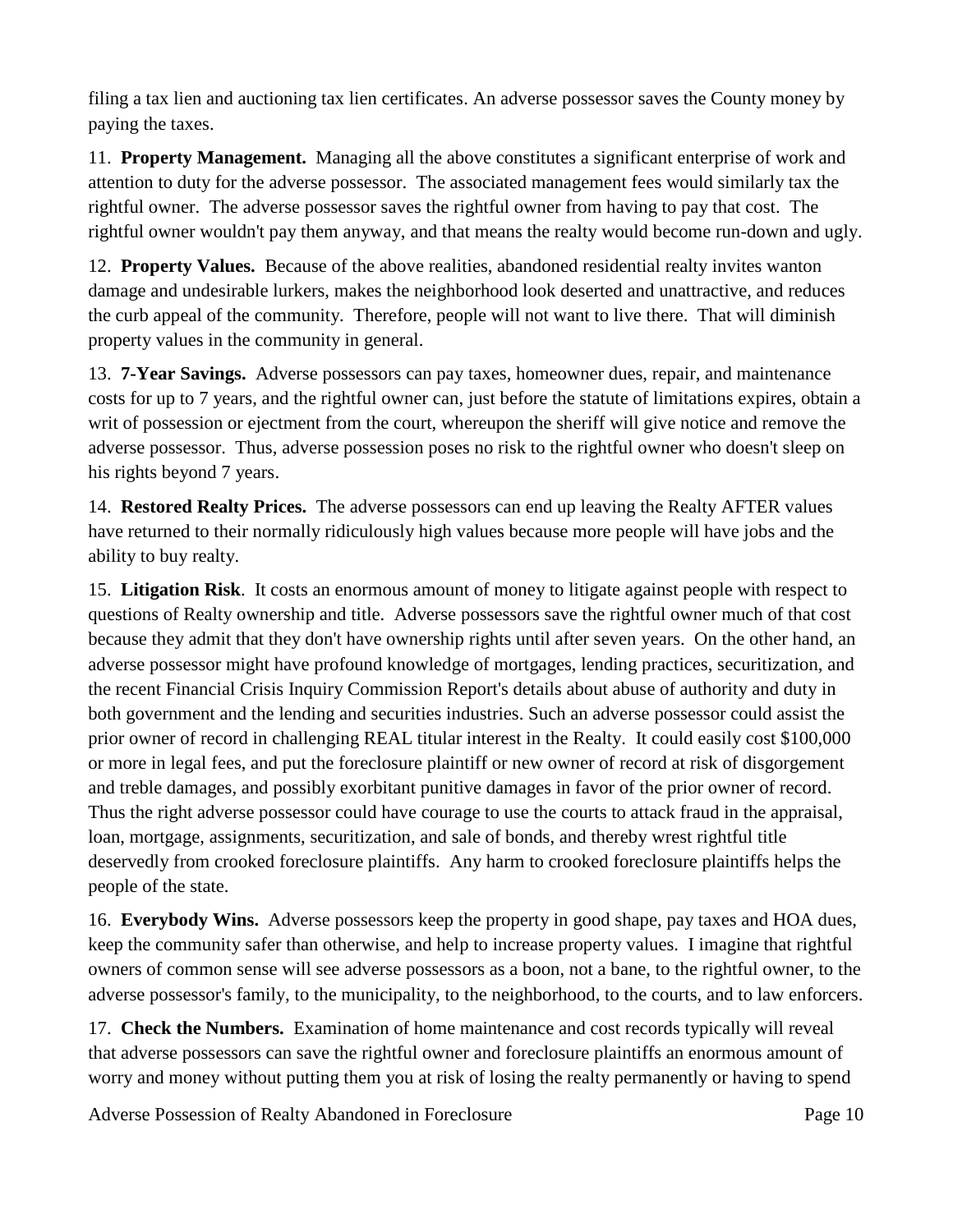substantially on ownership costs.

18. **About Possessions Left Behind**. A homeowner who abandons the realty and leaves behind precious possessions does so foolishly. That exposes the possessions to loss by theft and vandalism. Owners have the legal duty to protect their possessions, and locking the doors on an abandoned house does not constitute such protection. The conscientious adverse possessor, while disposing of junk left behind, might recognize some items as valuable and keep them safe for the rightful owner, but has no legal duty to do so.

19. **Homes for the Homeless**. The 2010 Census report revealed that Florida has 1.6 million (18%) vacant dwellings. Many of these fall into the category of "abandoned." The people from those vacant dwellings have to live somewhere. Most went to live with friends, relatives, or in homeless shelters, government subsidized housing, in sleazy motels, or in campers. In these places, families cannot easily provide the security they could give in their own homes. Adverse Possession provides a means to house these people without expense to government.

#### *Sheriffs Arrest Adverse Possessors In Spite of Benefits*

As insane as it seems, and in spite of the obvious benefits above, some county sheriffs try to destroy adverse possessors by arresting them for trespass, burglary, breaking and entering, fraud, and theft. This does immense harm to everyone above who benefits from adverse possession, particularly the adverse possessor and the county budget for law enforcement. When will the sheriffs every come to understand that the constitutions and laws acknowledge and protect adverse possession as a civil right?

## **Relevant Law References**

### *Florida Constitution*

SECTION 1. Political power.—All political power is inherent in the people. The enunciation herein of certain rights shall not be construed to deny or impair others retained by the people.

SECTION 2. Basic rights.—All natural persons, female and male alike, are equal before the law and have inalienable rights, among which are the right to enjoy and defend life and liberty, to pursue happiness, to be rewarded for industry, and to acquire, possess and protect property; except that the ownership, inheritance, disposition and possession of real property by aliens ineligible for citizenship may be regulated or prohibited by law. No person shall be deprived of any right because of race, religion, national origin, or physical disability.

History.—Am. S.J.R. 917, 1974; adopted 1974; Am. proposed by Constitution Revision Commission, Revision No. 9, 1998, filed with the Secretary of State May 5, 1998; adopted 1998.

SECTION 9. Due process.—No person shall be deprived of life, liberty or property without due process of law, or be twice put in jeopardy for the same offense, or be compelled in any criminal matter to be a witness against oneself.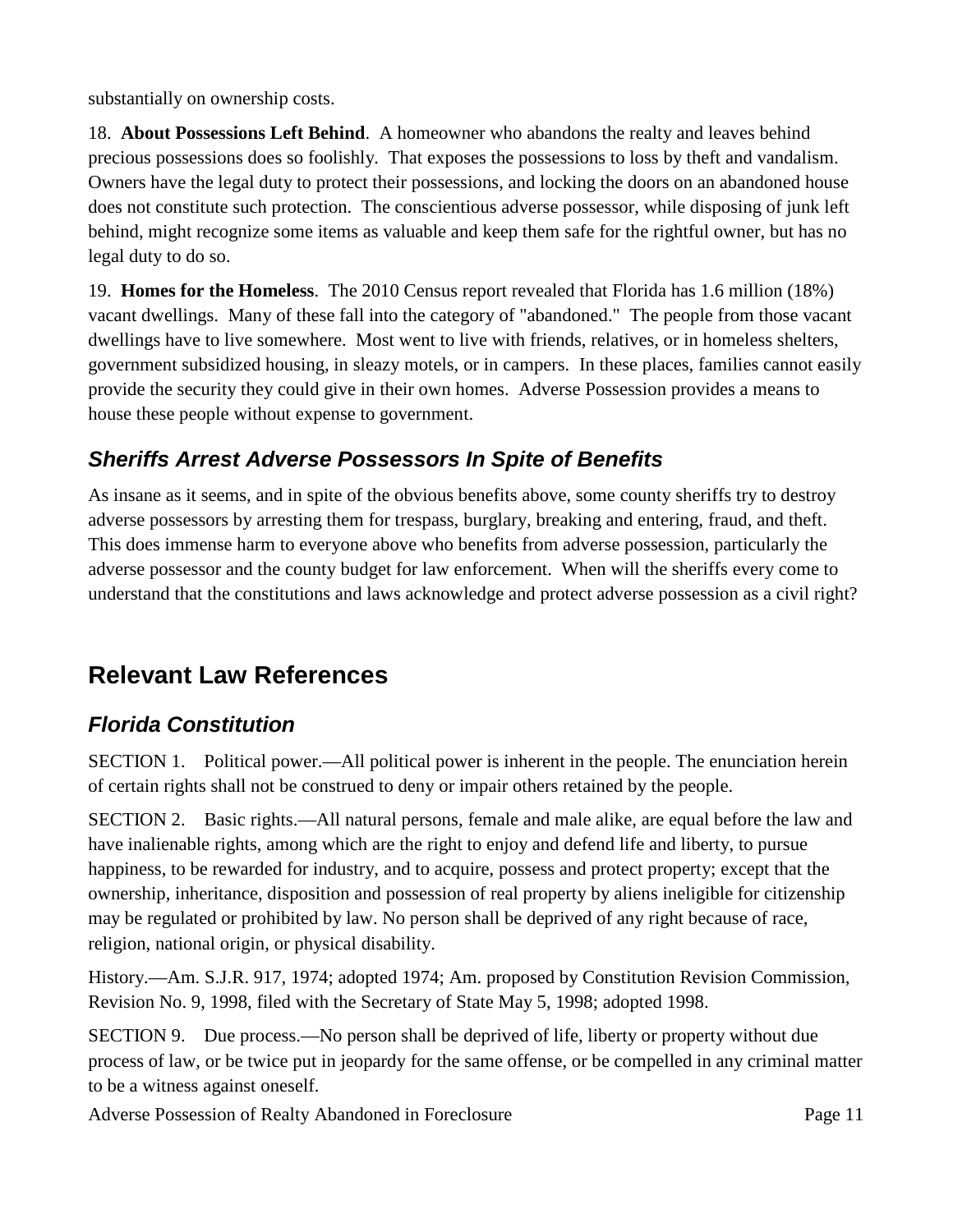History.—Am. proposed by Constitution Revision Commission, Revision No. 13, 1998, filed with the Secretary of State May 5, 1998; adopted 1998.

SECTION 12. Searches and seizures.—The right of the people to be secure in their persons, houses, papers and effects against unreasonable searches and seizures, and against the unreasonable interception of private communications by any means, shall not be violated. No warrant shall be issued except upon probable cause, supported by affidavit, particularly describing the place or places to be searched, the person or persons, thing or things to be seized, the communication to be intercepted, and the nature of evidence to be obtained. This right shall be construed in conformity with the 4th Amendment to the United States Constitution, as interpreted by the United States Supreme Court. Articles or information obtained in violation of this right shall not be admissible in evidence if such articles or information would be inadmissible under decisions of the United States Supreme Court construing the 4th Amendment to the United States Constitution.

History.—Am. H.J.R. 31-H, 1982; adopted 1982.

SECTION 13. Habeas corpus.—The writ of habeas corpus shall be grantable of right, freely and without cost. It shall be returnable without delay, and shall never be suspended unless, in case of rebellion or invasion, suspension is essential to the public safety.

SECTION 16. Rights of accused and of victims.—

(a) In all criminal prosecutions the accused shall, upon demand, be informed of the nature and cause of the accusation, and shall be furnished a copy of the charges, and shall have the right to have compulsory process for witnesses, to confront at trial adverse witnesses, to be heard in person, by counsel or both, and to have a speedy and public trial by impartial jury in the county where the crime was committed. If the county is not known, the indictment or information may charge venue in two or more counties conjunctively and proof that the crime was committed in that area shall be sufficient; but before pleading the accused may elect in which of those counties the trial will take place. Venue for prosecution of crimes committed beyond the boundaries of the state shall be fixed by law.

(b) Victims of crime or their lawful representatives, including the next of kin of homicide victims, are entitled to the right to be informed, to be present, and to be heard when relevant, at all crucial stages of criminal proceedings, to the extent that these rights do not interfere with the constitutional rights of the accused.

History.—Am. S.J.R. 135, 1987; adopted 1988; Am. proposed by Constitution Revision Commission, Revision No. 13, 1998, filed with the Secretary of State May 5, 1998; adopted 1998.

Adverse Possession of Realty Abandoned in Foreclosure Page 12 SECTION 17. Excessive punishments.—Excessive fines, cruel and unusual punishment, attainder, forfeiture of estate, indefinite imprisonment, and unreasonable detention of witnesses are forbidden. The death penalty is an authorized punishment for capital crimes designated by the legislature. The prohibition against cruel or unusual punishment, and the prohibition against cruel and unusual punishment, shall be construed in conformity with decisions of the United States Supreme Court which interpret the prohibition against cruel and unusual punishment provided in the Eighth Amendment to the United States Constitution. Any method of execution shall be allowed, unless prohibited by the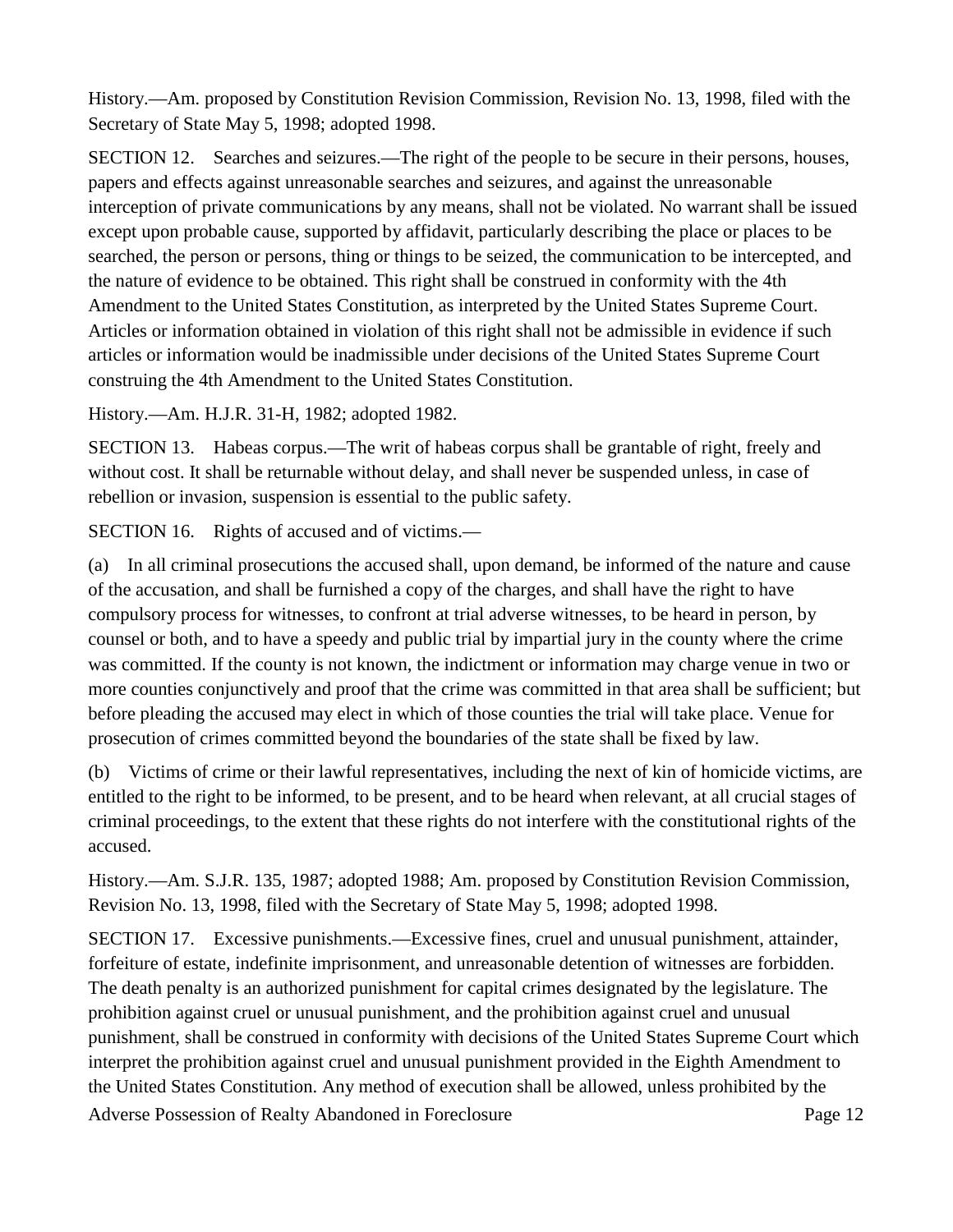United States Constitution. Methods of execution may be designated by the legislature, and a change in any method of execution may be applied retroactively. A sentence of death shall not be reduced on the basis that a method of execution is invalid. In any case in which an execution method is declared invalid, the death sentence shall remain in force until the sentence can be lawfully executed by any valid method. This section shall apply retroactively.

History.—Am. H.J.R. 3505, 1998; adopted 1998; Am. H.J.R. 951, 2001; adopted 2002.

SECTION 21. Access to courts.—The courts shall be open to every person for redress of any injury, and justice shall be administered without sale, denial or delay.

SECTION 22. Trial by jury.—The right of trial by jury shall be secure to all and remain inviolate. The qualifications and the number of jurors, not fewer than six, shall be fixed by law.

SECTION 23. Right of privacy.—Every natural person has the right to be let alone and free from governmental intrusion into the person's private life except as otherwise provided herein. This section shall not be construed to limit the public's right of access to public records and meetings as provided by law.

History.—Added, C.S. for H.J.R. 387, 1980; adopted 1980; Am. proposed by Constitution Revision Commission, Revision No. 13, 1998, filed with the Secretary of State May 5, 1998; adopted 1998.

SECTION 24. Access to public records and meetings.—

(a) Every person has the right to inspect or copy any public record made or received in connection with the official business of any public body, officer, or employee of the state, or persons acting on their behalf, except with respect to records exempted pursuant to this section or specifically made confidential by this Constitution. This section specifically includes the legislative, executive, and judicial branches of government and each agency or department created thereunder; counties, municipalities, and districts; and each constitutional officer, board, and commission, or entity created pursuant to law or this Constitution.

(b) All meetings of any collegial public body of the executive branch of state government or of any collegial public body of a county, municipality, school district, or special district, at which official acts are to be taken or at which public business of such body is to be transacted or discussed, shall be open and noticed to the public and meetings of the legislature shall be open and noticed as provided in Article III, Section 4(e), except with respect to meetings exempted pursuant to this section or specifically closed by this Constitution.

(c) This section shall be self-executing. The legislature, however, may provide by general law passed by a two-thirds vote of each house for the exemption of records from the requirements of subsection (a) and the exemption of meetings from the requirements of subsection (b), provided that such law shall state with specificity the public necessity justifying the exemption and shall be no broader than necessary to accomplish the stated purpose of the law. The legislature shall enact laws governing the enforcement of this section, including the maintenance, control, destruction, disposal, and disposition of records made public by this section, except that each house of the legislature may adopt rules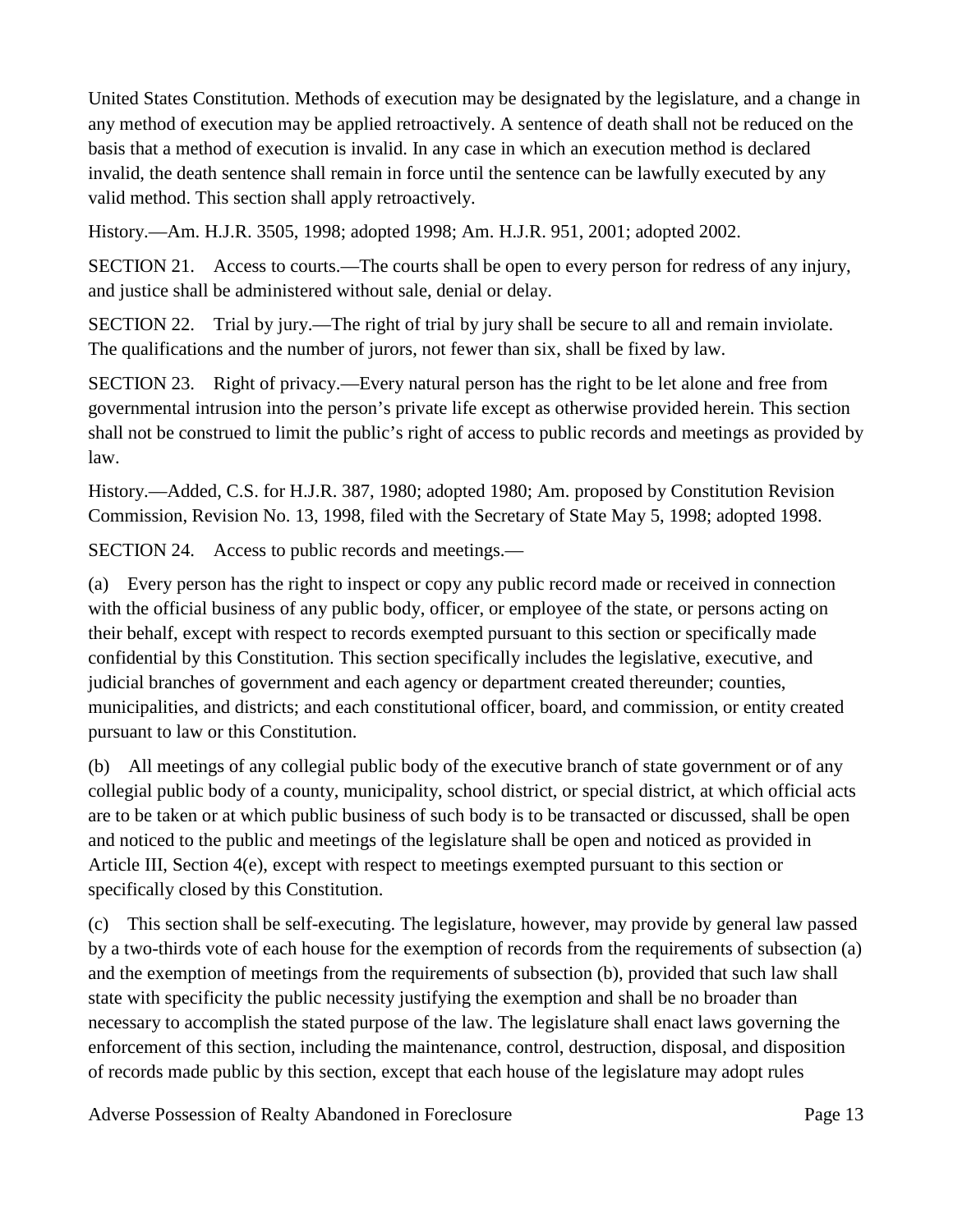governing the enforcement of this section in relation to records of the legislative branch. Laws enacted pursuant to this subsection shall contain only exemptions from the requirements of subsections (a) or (b) and provisions governing the enforcement of this section, and shall relate to one subject.

(d) All laws that are in effect on July 1, 1993 that limit public access to records or meetings shall remain in force, and such laws apply to records of the legislative and judicial branches, until they are repealed. Rules of court that are in effect on the date of adoption of this section that limit access to records shall remain in effect until they are repealed.

History.—Added, C.S. for C.S. for H.J.R.'s 1727, 863, 2035, 1992; adopted 1992; Am. S.J.R. 1284, 2002; adopted 2002.

#### *Florida Rules of Civil Procedure*

#### RULE 1.230. INTERVENTIONS

Anyone claiming an interest in pending litigation may at any time be permitted to assert a right by intervention, but the intervention shall be in subordination to, and in recognition of, the propriety of the main proceeding, unless otherwise ordered by the court in its discretion.

#### RULE 1.071 CONSTITUTIONAL CHALLENGE TO STATE STATUTE OR COUNTY OR MUNICIPAL CHARTER, ORDINANCE, OR FRANCHISE; NOTICE BY PARTY

A party that files a pleading, written motion, or other paper drawing into question the constitutionality of a state statute or a county or municipal charter, ordinance, or franchise must promptly

(a) file a notice of constitutional question stating the question and identifying the paper that raises it; and

(b) serve the notice and the pleading, written motion, or other paper drawing into question the constitutionality of a state statute or a county or municipal charter, ordinance, or franchise on the Attorney General or the state attorney of the judicial circuit in which the action is pending, by either certified or registered mail.

Service of the notice and pleading, written motion, or other paper does not require joinder of the Attorney Gen-eral or the state attorney as a party to the action.

----------------

#### *Florida Statutes*

#### **Chapter 16 - Attorney General**

16.01 Residence, office, and duties of Attorney General.—The Attorney General: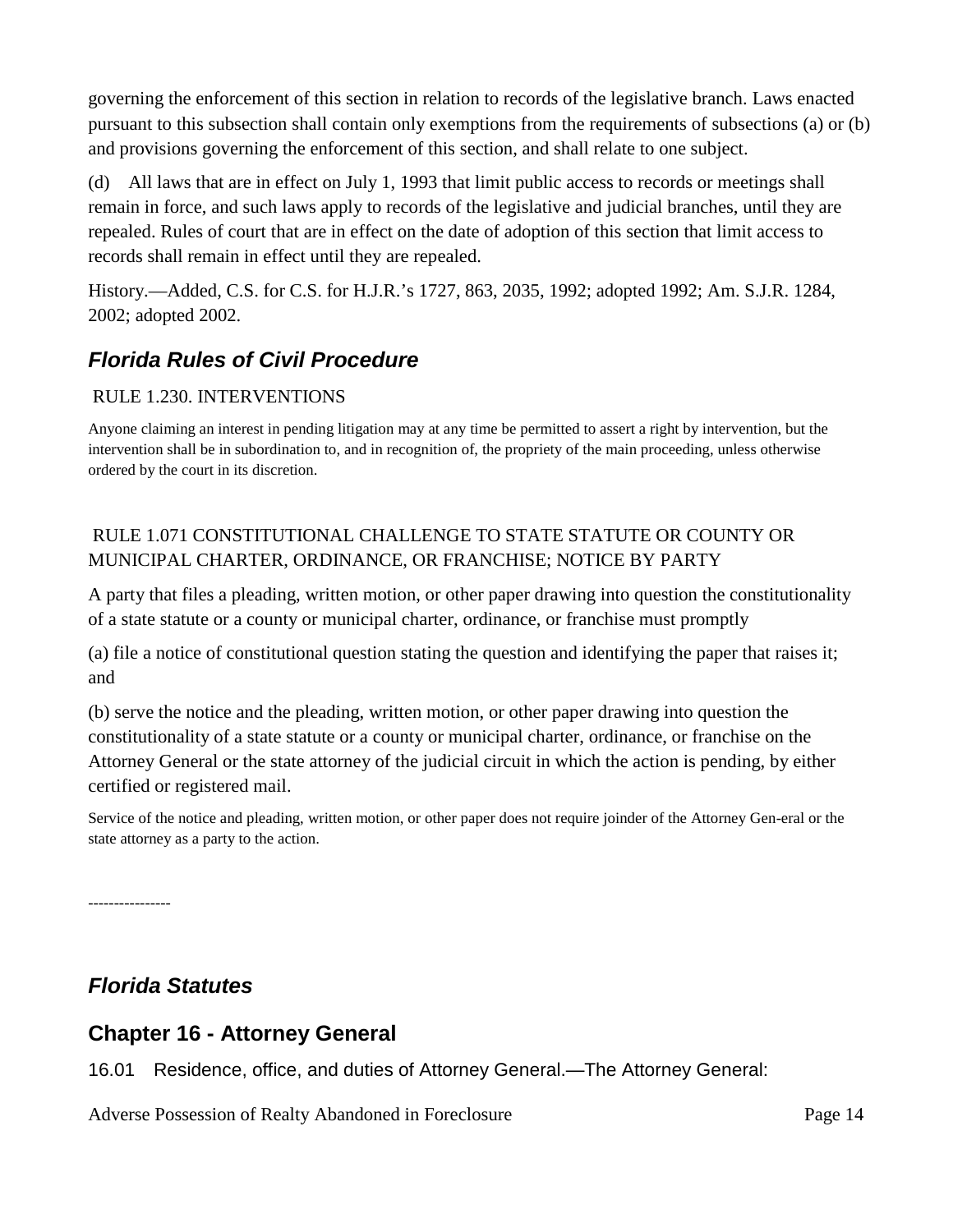(1) Shall reside at the seat of government and shall keep his or her office in the capitol.

(2) Shall perform the duties prescribed by the Constitution of this state and also perform such other duties appropriate to his or her office as may from time to time be required of the Attorney General by law or by resolution of the Legislature.

(3) Notwithstanding any other provision of law, shall, on the written requisition of the Governor, a member of the Cabinet, the head of a department in the executive branch of state government, the Speaker of the House of Representatives, the President of the Senate, the Minority Leader of the House of Representatives, or the Minority Leader of the Senate, and may, upon the written requisition of a member of the Legislature, other state officer, or officer of a county, municipality, other unit of local government, or political subdivision, give an official opinion and legal advice in writing on any question of law relating to the official duties of the requesting officer.

(4) Shall appear in and attend to, in behalf of the state, all suits or prosecutions, civil or criminal or in equity, in which the state may be a party, or in anywise interested, in the Supreme Court and district courts of appeal of this state.

(5) Shall appear in and attend to such suits or prosecutions in any other of the courts of this state or in any courts of any other state or of the United States. This subsection is not intended to authorize the joinder of the Attorney General as a party in such suits or prosecutions.

(6) Shall act as co-counsel of record in capital collateral proceedings.

(7) Shall have and perform all powers and duties incident or usual to such office.

(8) Shall make and keep in his or her office a record of all his or her official acts and proceedings, containing copies of all official opinions, reports, and correspondence, and also keep and preserve in the office all official letters and communications to him or her and cause a registry and index thereof to be made and kept, all of which official papers and records shall be subject to the inspection of the Governor of the state and to the disposition of the Legislature by act or resolution thereof.

(9) May periodically publish a report of his or her official opinions and may prepare and publish an index or consolidated index or indexes of opinions.

### **Chapter 66 – Ejectment**

66.011Common-law ejectment abolished. 66.021Procedure. 66.031Verdict and judgment. 66.041Betterment, petition. 66.051Betterment, answer.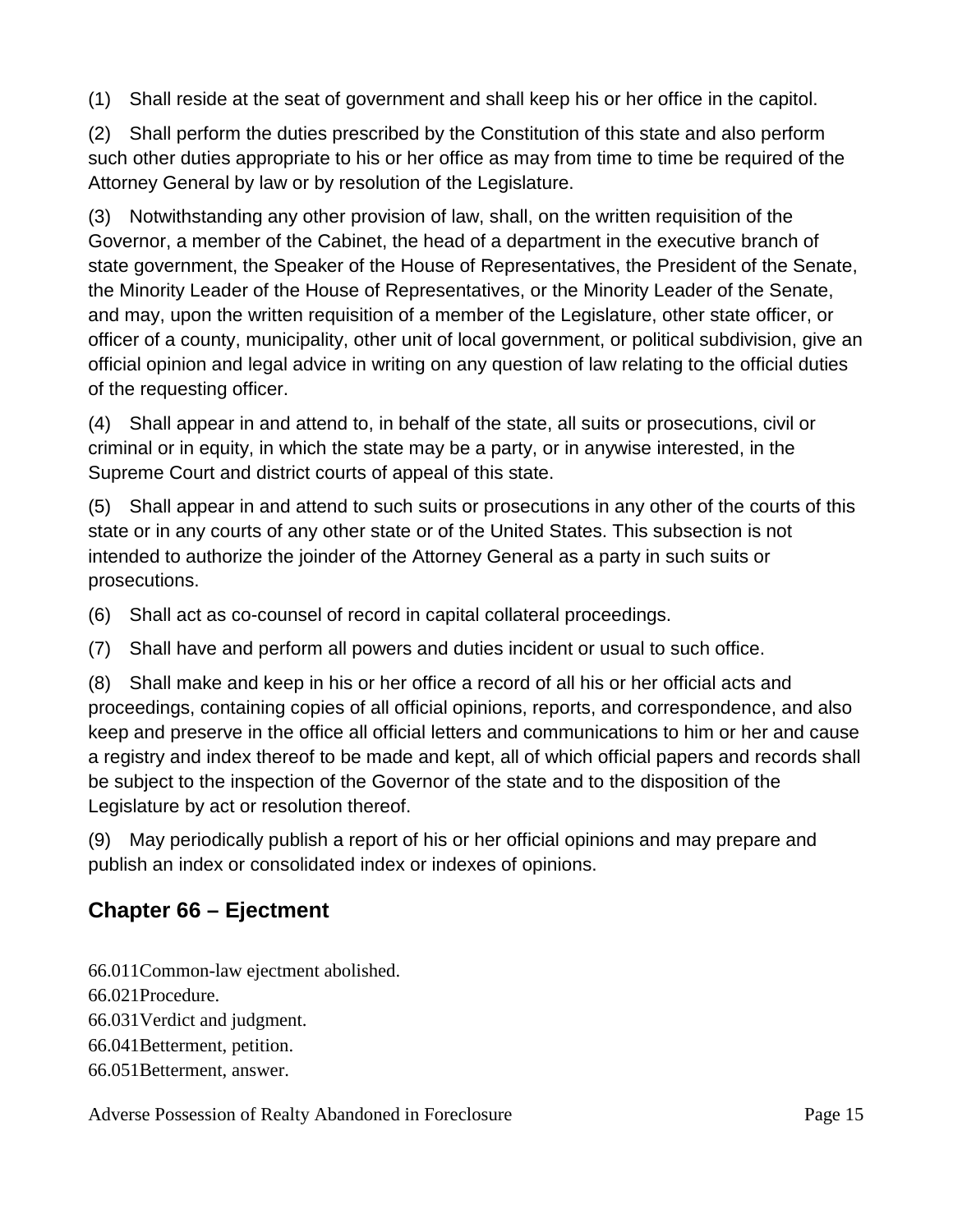66.061Betterment, trial and verdict. 66.071Betterment, judgment for plaintiff. 66.081Betterment, judgment for defendant. 66.091Betterment, payment by plaintiff. 66.101Betterment, payment by defendant.

66.011Common-law ejectment abolished.In ejectment it is not necessary to have any fictitious parties. Plaintiff may bring action directly against the party in possession or claiming adversely. History.s. 1, ch. 999, 1859; RS 1511; GS 1966; RGS 3234; CGL 5040; s. 21, ch. 67-254. Note.Former s. 70.01.

#### 66.021Procedure.

(1)LANDLORD NOT A DEFENDANT.When it appears before trial that a defendant in ejectment is in possession as a tenant and that his or her landlord is not a party, the landlord shall be made a party before further proceeding unless otherwise ordered by the court.

(2)DEFENSE MAY BE LIMITED.A defendant in an action of ejectment may limit his or her defense to a part of the property mentioned in the complaint, describing such part with reasonable certainty. (3)WRIT OF POSSESSION; EXECUTION TO BE JOINT OR SEVERAL.When plaintiff recovers in ejectment, he or she may have one writ for possession, damages and costs or, if the plaintiff elects, have separate writs for possession and damages.

(4)CHAIN OF TITLE.Plaintiff with his or her complaint and defendant with his or her answer shall serve a statement setting forth chronologically the chain of title on which he or she will rely at trial. If any part of the chain of title is recorded, the statement shall set forth the names of the grantors and the grantees and the book and page of the record thereof; if an unrecorded instrument is relied on, a copy shall be attached. The court may require the original to be submitted to the opposite party for inspection. If the party relies on a claim or right without color of title, the statement shall specify how and when the claim originated and the facts on which the claim is based. If defendant and plaintiff claim under a common source, the statement need not deraign title before the common source.

(5)TESTING SUFFICIENCY.If either party wants to test the legal sufficiency of any instrument or court proceeding in the chain of title of the opposite party, the party shall do so before trial by motion setting up his or her objections with a copy of the instrument or court proceedings attached. The motion shall be disposed of before trial. If either party determines that he or she will be unable to maintain his or her claim by reason of the order, that party may so state in the record and final judgment shall be entered for the opposite party.

History.s. 21, ch. 67-254; s. 348, ch. 95-147.

66.031Verdict and judgment.

(1)VERDICT.A verdict for plaintiff shall state the quantity of the estate of plaintiff, and describe the land by metes and bounds, lot number or other certain description.

(2)JUDGMENT.The judgment awarding possession shall state the quantity of the estate and give a description of the land recovered in like manner.

History.ss. 1, 2, ch. 3244, 1881; RS 1515; GS 1970; RGS 3238; CGL 5046; s. 21, ch. 67-254.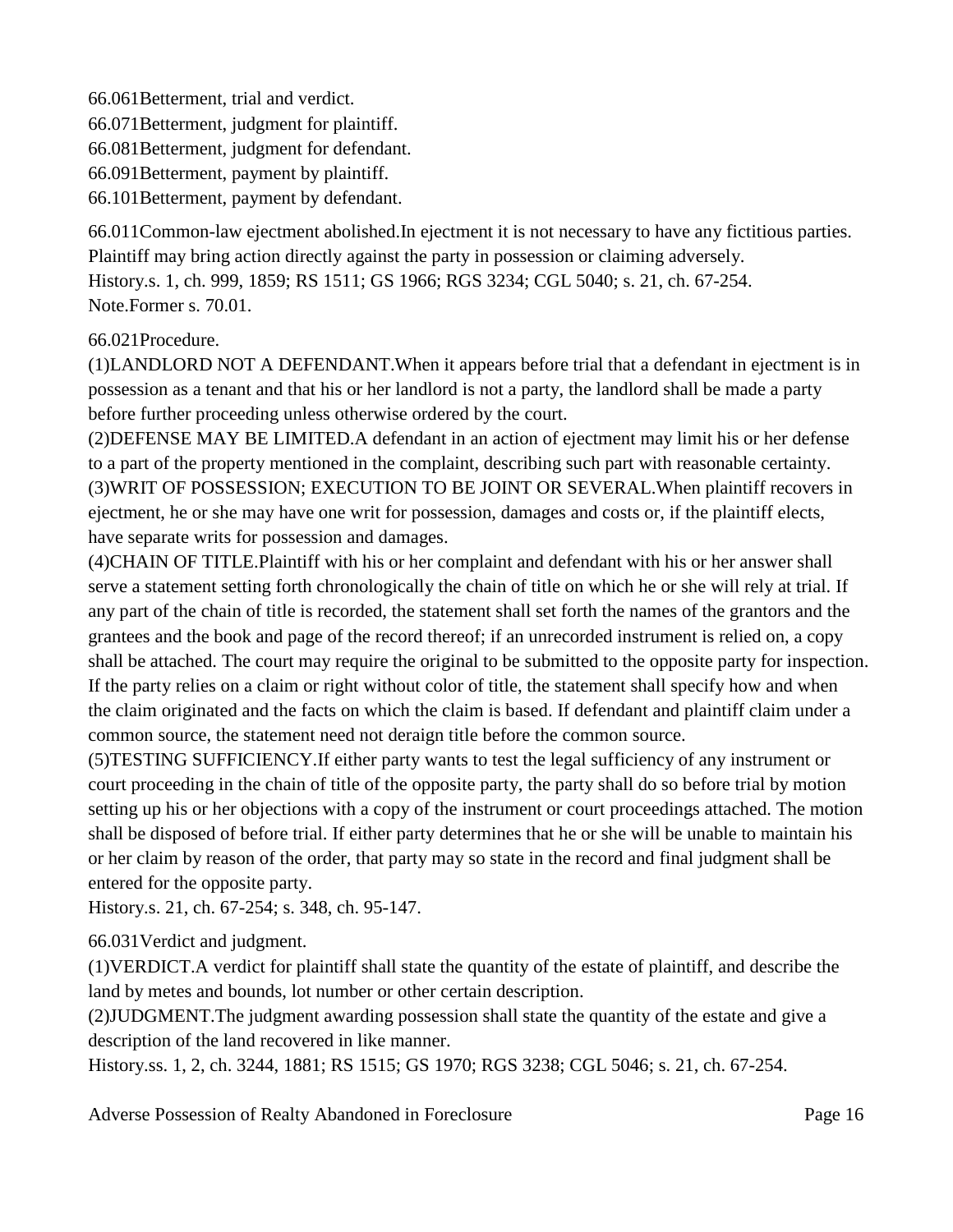Note.Former s. 70.05.

66.041Betterment, petition.If a judgment of eviction is rendered against defendant, within 60 days thereafter, or if he or she has appealed, within 20 days after filing the mandate affirming the judgment, defendant may file in the court in which the judgment was rendered a petition setting forth that: (1)Defendant had been in possession and that he or she or those under whom defendant validly derived had permanently improved the value of the property in controversy before commencement of the action in which judgment was rendered;

(2)Defendant or those under whom defendant validly derives held the property at the time of such improvement under an apparently good legal or equitable title derived from the English, Spanish, or United States Governments or this state; or under a legal or equitable title plain and connected on the records of a public office or public offices; or under purchase at a regular sale made by an executor, administrator, guardian or other person by order of court; and

(3)When defendant made the improvements or purchased the property improved, he or she believed the title which he or she held or purchased to the land thus improved to be a good and valid title. The petition shall demand that the value of the improvements be assessed and compensation awarded to defendant therefor.

History.RS 1516; GS 1971; RGS 3239; CGL 5047; s. 2, ch. 29737, 1955; s. 21, ch. 67-254; s. 349, ch. 95-147.

Note.Former s. 70.06.

66.051Betterment, answer.The plaintiff in the judgment of eviction may file written defenses to the petition within 20 days after service of the petition.

History.RS 1517; GS 1972; RGS 3240; CGL 5048; s. 14, ch. 29737, 1955; s. 21, ch. 67-254. Note.Former s. 70.07.

66.061Betterment, trial and verdict.If an answer is filed, trial shall be on the issues made. If no answer is filed, trial shall be ex parte, but defendant is required to prove every allegation of the petition. If the jury (or if a jury is waived, the court) finds in favor of defendant, it shall assess:

(1)The value of the land at the time of the assessment, irrespective of the improvements put upon the land by defendant or those under whom he or she derives, and if any, the injury done to the land by defendant or those under whom he or she derives.

(2)The value of the permanent improvements at the time of the assessment.

(3)The injury, if any, done to the land by defendant or those under whom he or she derives.

(4)The value of the use of the land by defendant between the time of the judgment in ejectment and the time of the assessment or if defendant has been evicted from or has surrendered the premises, from the time of the judgment to the time of the surrender or eviction. The findings shall be specified separately on each of these matters.

History.RS 1518; GS 1973; RGS 3241; CGL 5049; s. 2, ch. 29737, 1955; s. 21, ch. 67-254; s. 350, ch. 95-147.

Note.Former s. 70.08.

66.071Betterment, judgment for plaintiff.On rendition of the verdict the clerk shall ascertain whether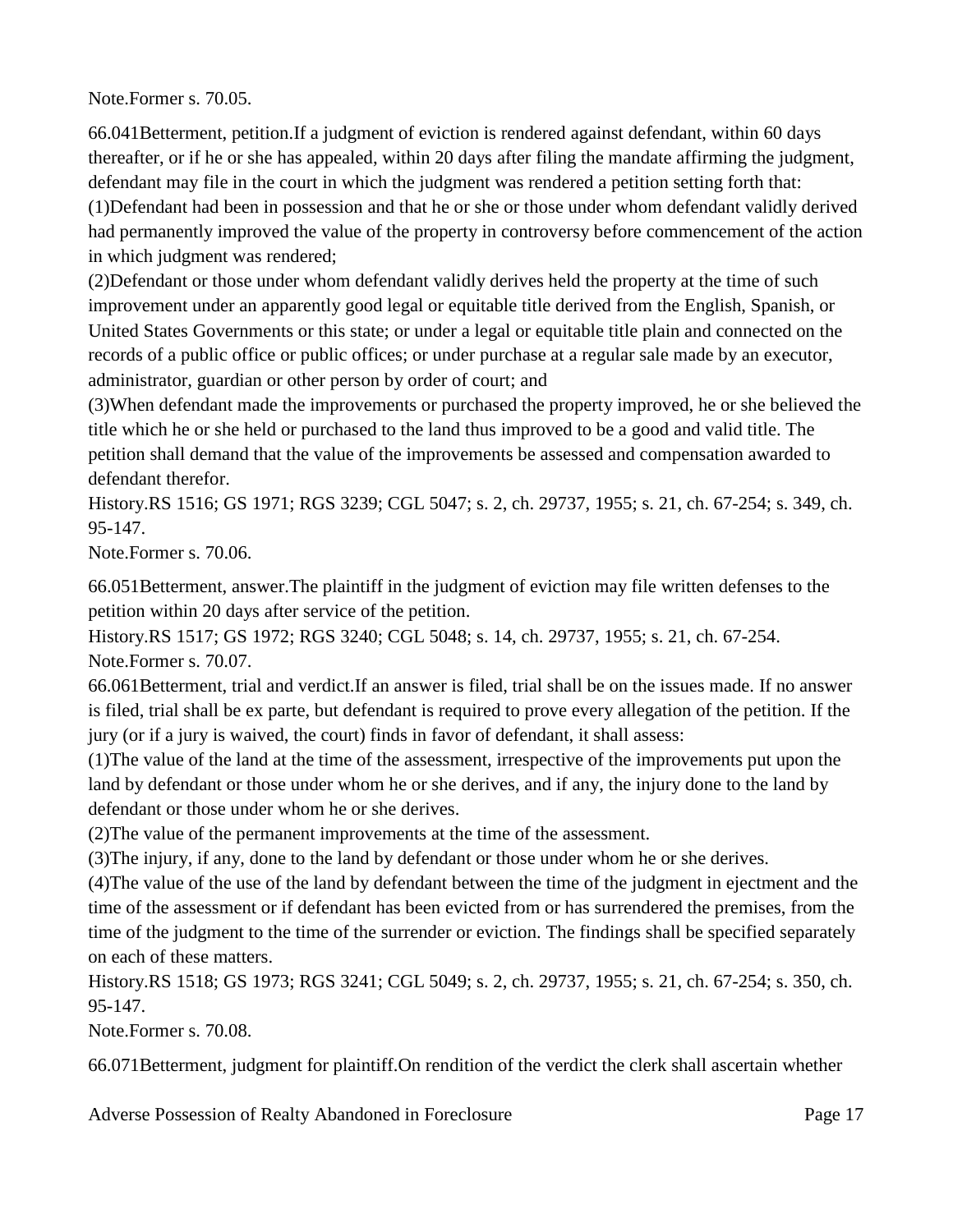the balance of the last three assessments (that is, of the value of the improvements, the extent of the injury and the value of the use of land), is in favor of plaintiff or defendant and ascertain the amount of the balance; if the verdict is in favor of plaintiff, judgment shall be rendered against defendant for costs, whether the balance of the assessments is in favor of plaintiff or defendant; but if the balance of the assessments is in favor of plaintiff, he or she shall have a judgment for costs in addition to the judgment for the balance.

History.RS 1519; GS 1974; RGS 3242; CGL 5050; s. 21, ch. 67-254; s. 351, ch. 95-147. Note.Former s. 70.09.

66.081Betterment, judgment for defendant.If the verdict is in favor of defendant and the balance of assessments is also in defendants favor, a judgment for costs shall be entered against plaintiff, and a further judgment that unless plaintiff pays or secures as hereinafter provided the amount of the balance of assessments against him or her within 20 days, defendant may pay or secure to plaintiff the value of the land as assessed.

History.RS 1520; GS 1975; RGS 3243; CGL 5051; s. 21, ch. 67-254; s. 352, ch. 95-147. Note.Former s. 70.10.

66.091Betterment, payment by plaintiff.The plaintiff may pay the balance in cash or may give defendant a bond with surety to be approved by the clerk, conditioned to pay said balance in two equal annual installments, with interest at 6 percent per annum to defendant. If plaintiff shall pay the sum within 20 days, or if the payment of the bond is received, satisfaction of the judgment shall be entered and all rights conferred on defendant by the judgment terminate.

History.RS 1521; GS 1976; RGS 3244; CGL 5052; s. 21, ch. 67-254.

Note.Former s. 70.11.

66.101Betterment, payment by defendant.If plaintiff does not pay or secure the sum within 20 days, within 20 days thereafter defendant may pay to plaintiff the value of the land as assessed or give plaintiff a bond with surety, to be approved by the clerk, conditioned to pay plaintiff the value in two equal annual installments, with 6 percent interest; or if plaintiff fails to pay the bond given by him or her when it becomes due, for 20 days after the expiration of the time fixed in the bond for payment, defendant shall again have the privilege of paying to plaintiff in cash the value of the land assessed. On the payment of the sum to plaintiff at any of the times hereinbefore mentioned, title to the land shall vest in defendant and plaintiff or those holding under him or her shall give defendant a deed to the land, tenements, hereditaments, and appurtenances, and if defendant has been evicted from or has surrendered the property, it shall be restored to him or her by order of court on motion. History.RS 1522; GS 1977; RGS 3245; CGL 5053; s. 21, ch. 67-254; s. 353, ch. 95-147. Note.Former s. 70.12.

---------------------------------

### **Chapter 82 – Forcible Entry and Unlawful Detainer**

82.01Unlawful entry and forcible entry defined.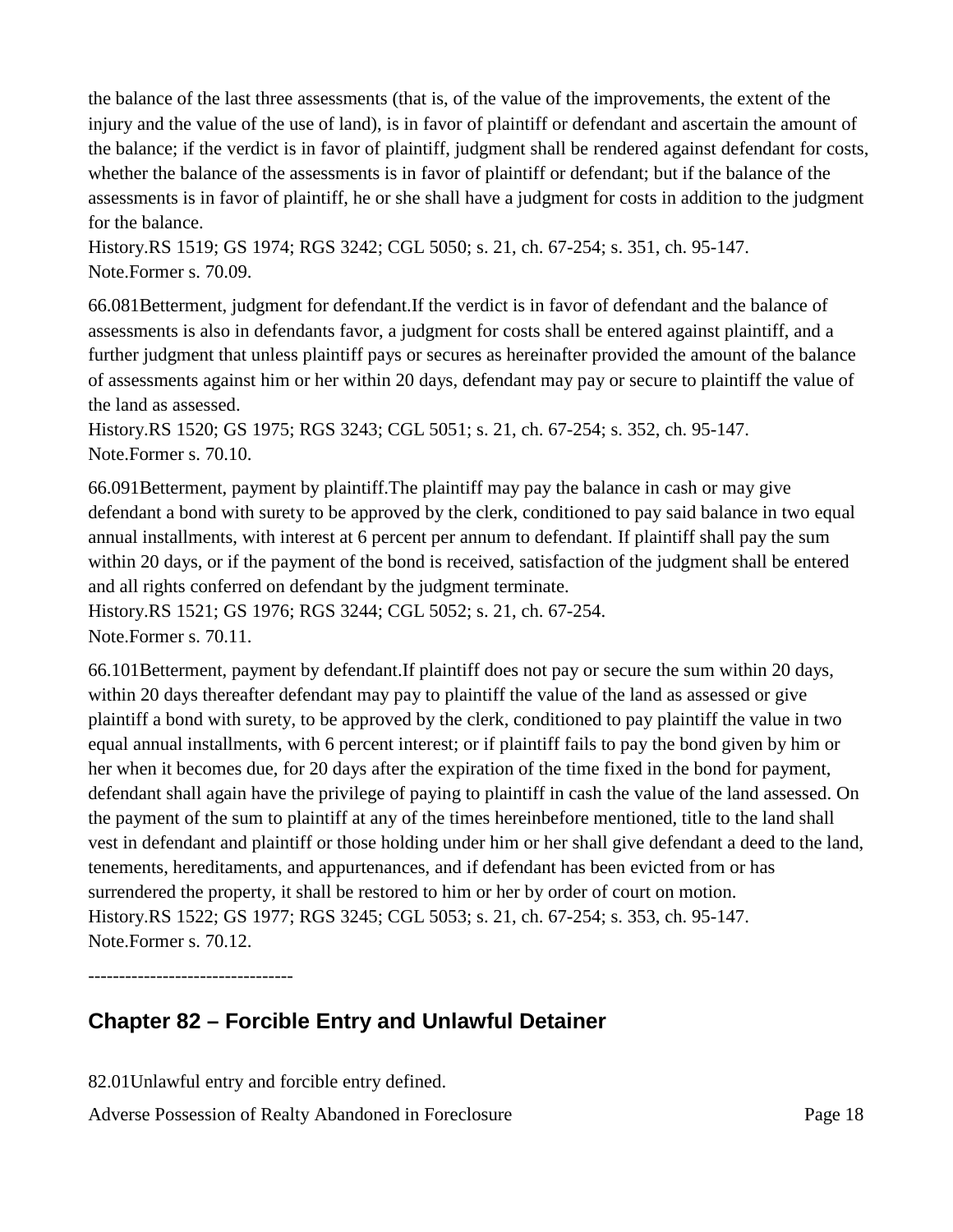82.02Unlawful entry and unlawful detention defined.

82.03Remedy for unlawful entry and forcible entry.

82.04Remedy for unlawful detention.

82.05Questions involved in this proceeding.

82.061Process.

82.071Trial; evidence as to damages.

82.081Trial; form of verdict.

82.091Judgment and execution.

82.101Effect of judgment.

82.01Unlawful entry and forcible entry defined.No person shall enter into any lands or tenements except when entry is given by law, nor shall any person, when entry is given by law, enter with strong hand or with multitude of people, but only in a peaceable, easy and open manner. History.s. 1, ch. 1630, 1868; RS 1687; GS 2152; RGS 3456; CGL 5309; s. 33, ch. 67-254.

82.02Unlawful entry and unlawful detention defined.

(1)No person who enters without consent in a peaceable, easy and open manner into any lands or tenements shall hold them afterwards against the consent of the party entitled to possession. (2)This section shall not apply with regard to residential tenancies.

History.s. 2, ch. 1630, 1868; RS 1688; GS 2153; RGS 3457; CGL 5310; s. 33, ch. 67-254; s. 13, ch. 73- 330; s. 19, ch. 77-104.

82.03Remedy for unlawful entry and forcible entry.If any person enters or has entered into lands or tenements when entry is not given by law, or if any person enters or has entered into any lands or tenements with strong hand or with multitude of people, even when entry is given by law, the party turned out or deprived of possession by the unlawful or forcible entry, by whatever right or title the party held possession, or whatever estate the party held or claimed in the lands or tenements of which he or she was so dispossessed, is entitled to the summary procedure under s. 51.011 within 3 years thereafter.

History.s. 3, ch. 1630, 1868; RS 1689; GS 2154; RGS 3458; CGL 5311; s. 33, ch. 67-254; s. 423, ch. 95-147.

82.04Remedy for unlawful detention.

(1)If any person enters or has entered in a peaceable manner into any lands or tenements when the entry is lawful and after the expiration of the persons right continues to hold them against the consent of the party entitled to possession, the party so entitled to possession is entitled to the summary procedure under s. 51.011, at any time within 3 years after the possession has been withheld from the party against his or her consent.

(2)This section shall not apply with regard to residential tenancies.

History.s. 4, ch. 1630, 1868; RS 1690; GS 2155; RGS 3459; CGL 5312; s. 33, ch. 67-254; s. 13, ch. 73- 330; s. 19, ch. 77-104; s. 424, ch. 95-147.

82.05Questions involved in this proceeding.No question of title, but only right of possession and damages, is involved in the action.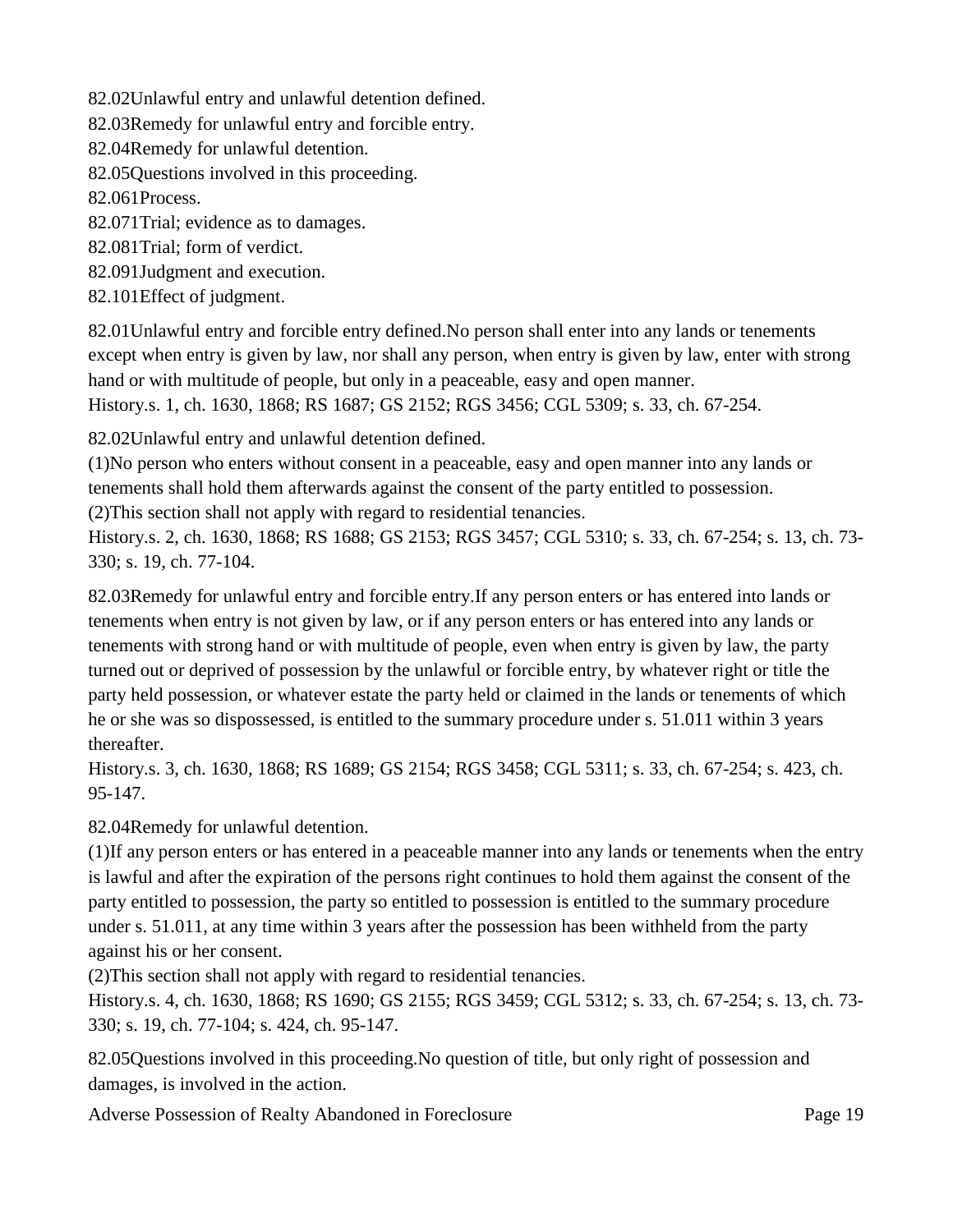History.s. 20, ch. 1630, 1868; RS 1691; GS 2156; RGS 3460; CGL 5313; s. 33, ch. 67-254.

82.061Process.If no person can be found at the usual place of residence of defendant, summons may be served by posting a copy in a conspicuous place on the property, described in the complaint and summons.

History.ss. 9, 24, ch. 1630, 1868; RS 1694; GS 2159; RGS 3463; CGL 5316; s. 33, ch. 67-254. Note.Former s. 82.08.

82.071Trial; evidence as to damages.At trial evidence shall be admitted about the monthly rental value of the premises and if plaintiff recovers, the jury shall fix the plaintiffs damages at double the rental value of the premises from the time of the unlawful or wrongful holding, but the damages in no action of detainer shall be fixed at more than rental value of the premises unless the jury is satisfied that such detention is willful and knowingly wrongful.

History.s. 14, ch. 1630, 1868; RS 1700; GS 2165; RGS 3469; CGL 5322; s. 33, ch. 67-254; s. 425, ch. 95-147.

Note.Former s. 82.14.

82.081Trial; form of verdict.

(1)IN CASES OF FORCIBLE OR UNLAWFUL ENTRY.In forcible or unlawful entry the form of verdict shall be substantially as follows:

We, the jury, find that defendant did (or did not), within 3 years next before the filing of the complaint, forcibly (or unlawfully) enter upon the real estate mentioned in the complaint and turn plaintiff out of possession; that defendant did (or did not) continue to hold possession at the date of the complaint; and we assess the damages of plaintiff at \_\_\_\_\_ dollars.

(2)IN CASES OF UNLAWFUL DETAINER.The form of verdict in unlawful detainer shall be substantially as follows:

We, the jury, find that the defendant did (or did not), at the time of filing the complaint, wrongfully hold possession of the real estate mentioned in the complaint against the consent of plaintiff that defendant has (or has not) so held possession thereof against the consent of plaintiff, within 3 years next before the filing of the complaint; and that plaintiff has (or has not) the right of possession in the real estate, and we assess the damage of plaintiff at \_\_\_\_ dollars.

This subsection shall not apply with regard to residential tenancies.

History.s. 13, ch. 1630, 1868; RS 1701; GS 2166; RGS 3470; CGL 5323; s. 33, ch. 67-254; s. 13, ch. 73-330; s. 19, ch. 77-104.

Note.Former s. 82.15.

82.091Judgment and execution.If the verdict is in favor of plaintiff, the court shall enter judgment that plaintiff recover possession of the property described in the complaint with his or her damages and costs, and shall award a writ of possession to be executed without delay and execution for plaintiffs damages and costs. If the verdict is for defendant, the court shall enter judgment against plaintiff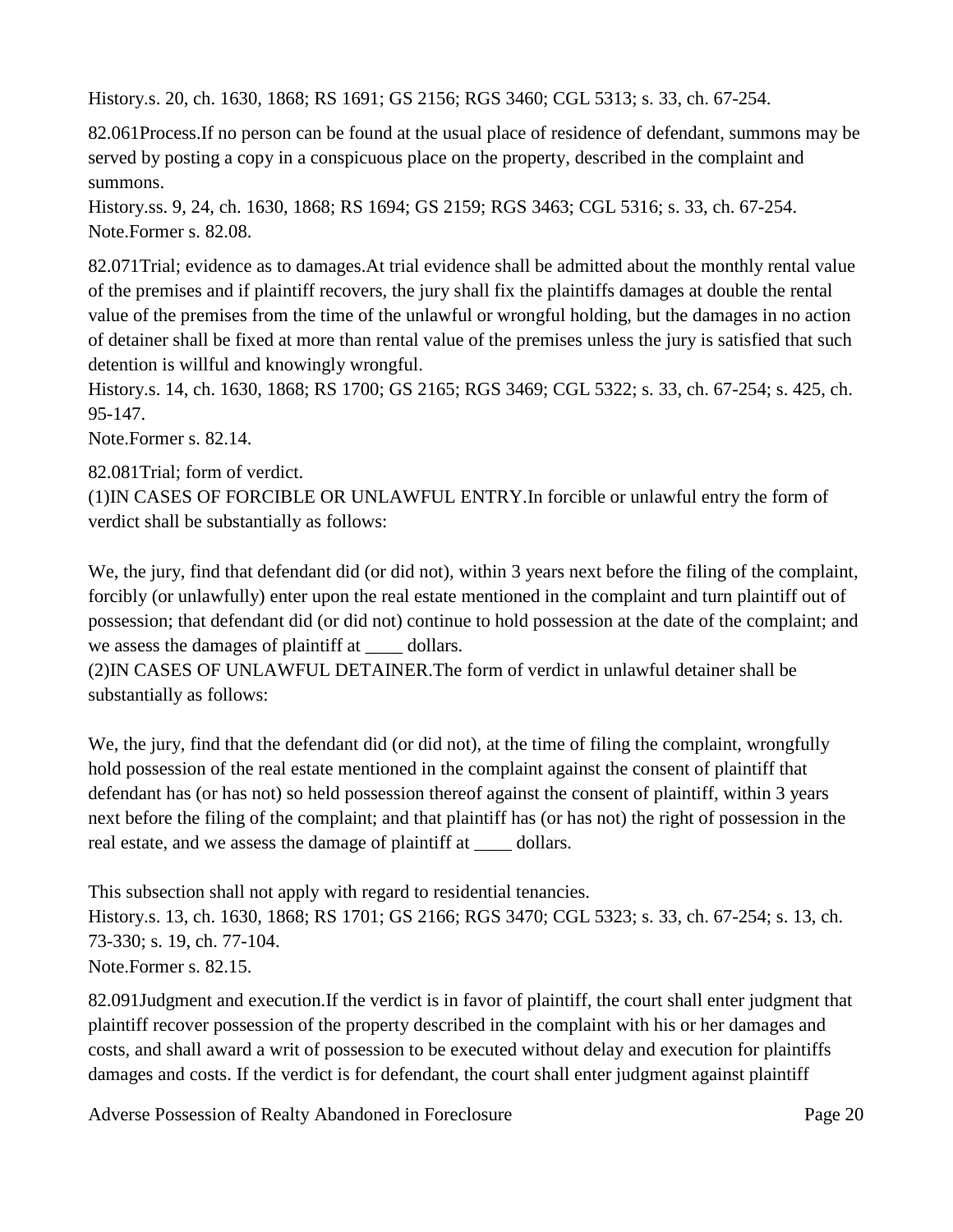dismissing the complaint and order that defendant recover costs. History.s. 15, ch. 1630, 1868; RS 1702; GS 2167; RGS 3471; CGL 5324; s. 33, ch. 67-254; s. 426, ch. 95-147.

Note.Former s. 82.16.

82.101Effect of judgment.No judgment rendered either for plaintiff or defendant bars any action of trespass for injury to the property or ejectment between the same parties respecting the same property. No verdict is conclusive of the facts therein found in any action of trespass or ejectment. History.s. 20, ch. 1630, 1868; RS 1703; GS 2168; RGS 3472; CGL 5325; s. 33, ch. 67-254. Note.Former s. 82.17.

## **Chapter 86 – Declaratory Judgment**

86.091 Parties.—When declaratory relief is sought, all persons may be made parties who have or claim any interest which would be affected by the declaration. No declaration shall prejudice the rights of persons not parties to the proceedings. In any proceeding concerning the validity of a county or municipal charter, ordinance, or franchise, such county or municipality shall be made a party and shall be entitled to be heard. If the statute, charter, ordinance, or franchise is alleged to be unconstitutional, the Attorney General or the state attorney of the judicial circuit in which the action is pending shall be served with a copy of the complaint and be entitled to be heard.

History.—s. 10, ch. 21820, 1943; s. 1, ch. 59-440; s. 38, ch. 67-254.

Note.—Former s. 87.10.

## **Chapter 95 – Limitations regarding Adverse Possessions**

95.12 Real property actions.—No action to recover real property or its possession shall be maintained unless the person seeking recovery or the person's ancestor, predecessor, or grantor was seized or possessed of the property within 7 years before the commencement of the action.

History.—s. 2, ch. 1869, 1872; RS 1287; GS 1718; RGS 2932; CGL 4652; s. 8, ch. 74-382; s. 521, ch. 95-147.

95.13 Real property actions; possession by legal owner presumed.—In every action to recover real property or its possession, the person establishing legal title to the property shall be presumed to have been possessed of it within the time prescribed by law. The occupation of the property by any other person shall be in subordination to the legal title unless the property was possessed adversely to the legal title for 7 years before the commencement of the action.

History.—s. 4, ch. 1869, 1872; RS 1289; GS 1720; RGS 2934; CGL 4654; s. 9, ch. 74-382.

95.14 Real property actions; limitation upon action founded upon title.—No cause of action or defense to an action founded on the title to real property, or to rents or service from it, shall be maintained unless:

(1) The person prosecuting the action or making the defense, or under whose title the action is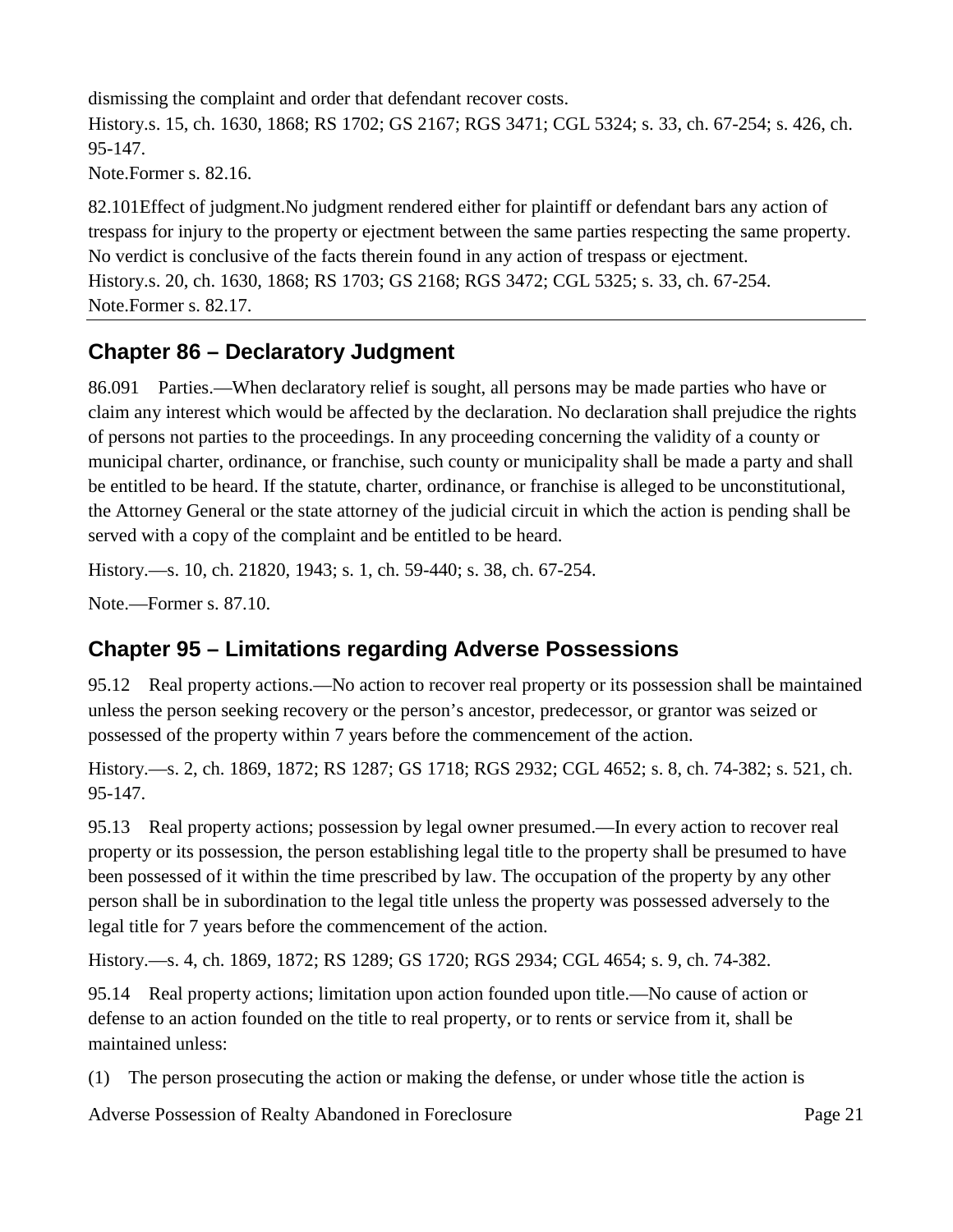prosecuted or the defense is made, or the ancestor, predecessor, or grantor of the person, was seized or possessed of the real property within 7 years before commencement of the action; or

(2) Title to the real property was derived from the United States or the state within 7 years before commencement of the action. The time under this subsection shall not begin to run until the conveyance of the title from the state or the United States.

History.—s. 3, ch. 1869, 1872; RS 1288; GS 1719; RGS 2933; CGL 4653; s. 10, ch. 74-382.

95.16 Real property actions; adverse possession under color of title.—

(1) When the occupant, or those under whom the occupant claims, entered into possession of real property under a claim of title exclusive of any other right, founding the claim on a written instrument as being a conveyance of the property, or on a decree or judgment, and has for 7 years been in continued possession of the property included in the instrument, decree, or judgment, the property is held adversely. If the property is divided into lots, the possession of one lot shall not be deemed a possession of any other lot of the same tract. Adverse possession commencing after December 31, 1945, shall not be deemed adverse possession under color of title until the instrument upon which the claim of title is founded is recorded in the office of the clerk of the circuit court of the county where the property is located.

(2) For the purpose of this section, property is deemed possessed in any of the following cases:

(a) When it has been usually cultivated or improved.

(b) When it has been protected by a substantial enclosure. All land protected by the enclosure must be included within the description of the property in the written instrument, judgment, or decree. If only a portion of the land protected by the enclosure is included within the description of the property in the written instrument, judgment, or decree, only that portion is deemed possessed.

(c) When, although not enclosed, it has been used for the supply of fuel or fencing timber for husbandry or for the ordinary use of the occupant.

(d) When a known lot or single farm has been partly improved, the part that has not been cleared or enclosed according to the usual custom of the county is to be considered as occupied for the same length of time as the part improved or cultivated.

History.—s. 5, ch. 1869, 1872; RS 1290; GS 1721; RGS 2935; CGL 4655; s. 1, ch. 19253, 1939; s. 1, ch. 22897, 1945; ss. 11, 12, ch. 74-382; s. 1, ch. 77-174; s. 1, ch. 87-194; s. 522, ch. 95-147.

95.18 Real property actions; adverse possession without color of title.—

(1) When the occupant or those under whom the occupant claims have been in actual continued occupation of real property for 7 years under a claim of title exclusive of any other right, but not founded on a written instrument, judgment, or decree, the property actually occupied shall be held adversely if the person claiming adverse possession made a return of the property by proper legal description to the property appraiser of the county where it is located within 1 year after entering into possession and has subsequently paid all taxes and matured installments of special improvement liens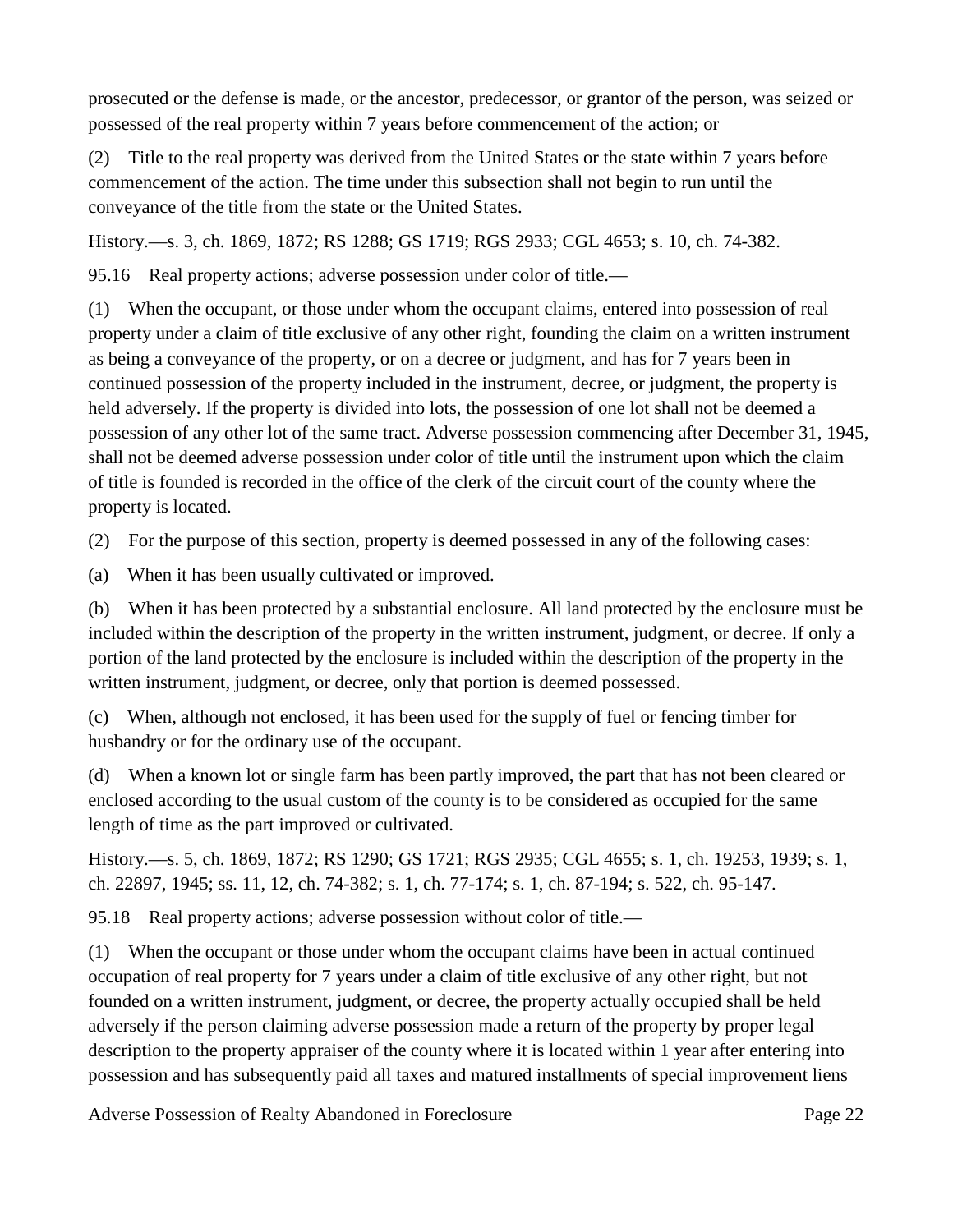levied against the property by the state, county, and municipality.

(2) For the purpose of this section, property shall be deemed to be possessed in the following cases only:

(a) When it has been protected by substantial enclosure.

(b) When it has been usually cultivated or improved.

History.—s. 7, ch. 1869, 1872; s. 6, ch. 4055, 1891; RS 1291; GS 1722; RGS 2936; CGL 4656; s. 1, ch. 19254, 1939; ss. 13, 14, ch. 74-382; s. 1, ch. 77-102; s. 523, ch. 95-147.

95.191 Limitations when tax deed holder in possession.—When the holder of a tax deed goes into actual possession of the real property described in the tax deed, no action to recover possession of the property shall be maintained by a former owner or other adverse claimant unless the action commenced is begun within 4 years after the holder of the tax deed has gone into actual possession. When the real property is adversely possessed by any person, no action shall be brought by the tax deed holder unless the action is begun within 4 years from the date of the deed.

History.—s. 64, ch. 4322, 1895; GS 591; s. 61, ch. 5596, 1907; RGS 794; s. 2, ch. 12409, 1927; CGL 1020; ss. 1, 2, ch. 69-55; s. 1, ch. 72-268; s. 28, ch. 73-332; s. 1, ch. 77-174.

Note.—Former ss. 196.06, 197.725, 197.286.

95.192 Limitation upon acting against tax deeds.—

(1) When a tax deed has been issued to any person under s. 197.552 for 4 years, no action shall be brought by the former owner of the property or any claimant under the former owner.

(2) When a tax deed is issued conveying or attempting to convey real property before a patent has been issued thereon by the United States, or before a conveyance by the state, and thereafter a patent by the United States or a conveyance by the state is issued to the person to whom the property was assessed or a claimant under him or her, and the tax deed grantee or a claimant under the tax deed grantee has paid the taxes for 4 successive years at any time after the issuance of the patent or conveyance, the patentee, or grantee, and any claimant under the patentee or grantee shall be presumed to have abandoned the property and any right, title, and interest in it. Upon such abandonment, the tax deed grantee and any claimant under the tax deed grantee is the legal owner of the property described by the tax deed.

(3) This statute applies whether the tax deed grantee or any claimant under the tax deed grantee has been in actual possession of the property described in the tax deed or not. If a tax deed has been issued to property in the actual possession of the legal owner and the legal owner or any claimant under him or her continues in actual possession 1 year after issuance of the tax deed and before an action to eject him or her is begun, subsections (1) and (2) shall not apply.

History.—s. 27, ch. 73-332; s. 201, ch. 85-342; s. 524, ch. 95-147.

Adverse Possession of Realty Abandoned in Foreclosure Page 23 95.21 Adverse possession against lands purchased at sales made by executors.—The title of any purchaser, or the purchaser's assigns, who has held possession for 3 years of any real or personal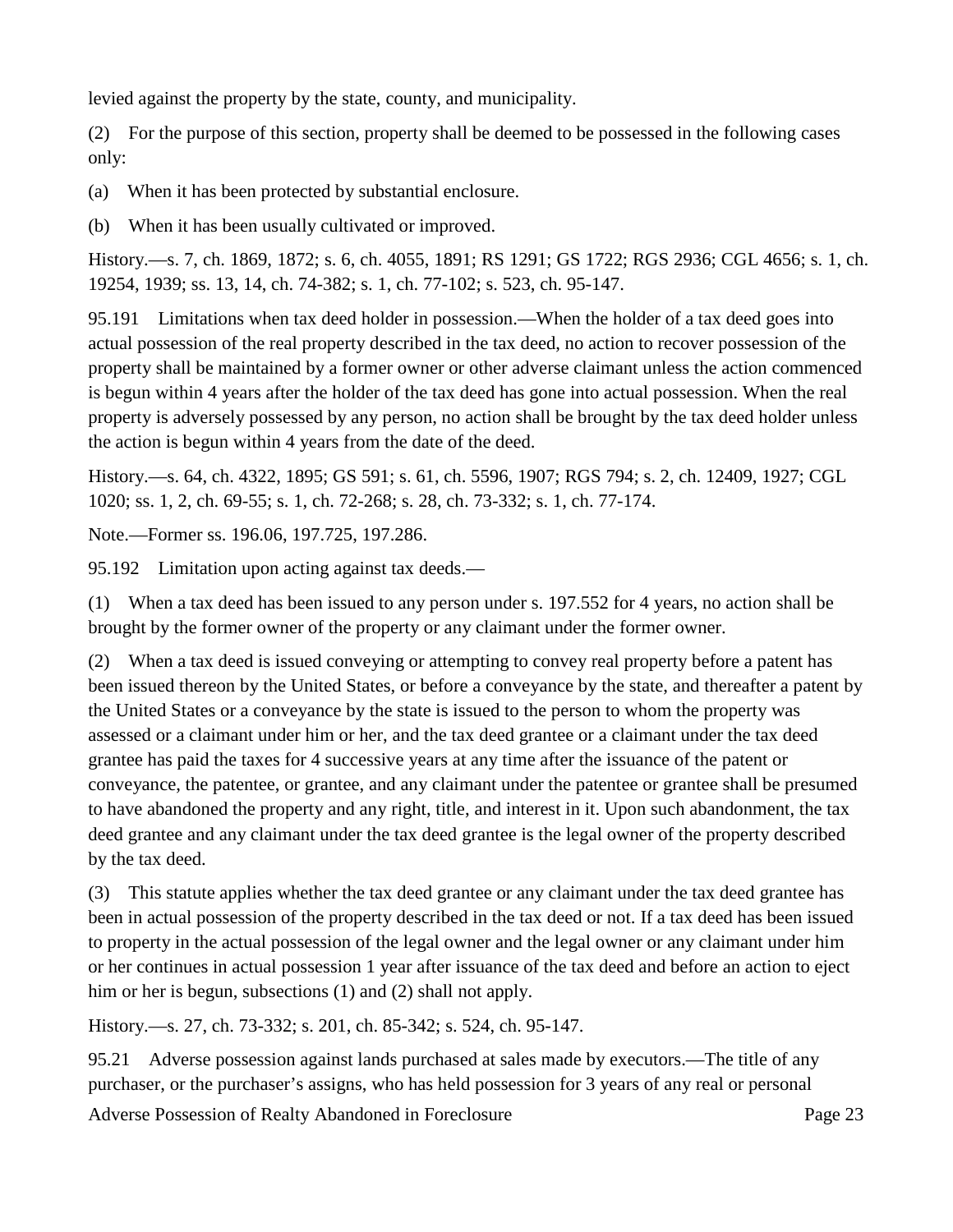property purchased at a sale made by an executor, administrator, or guardian shall not be questioned because of any irregularity in the conveyance or any insufficiency or irregularity in the court proceedings authorizing the sale, whether jurisdictional or not, nor shall it be questioned because the sale is made without court approval or confirmation or under a will or codicil. The title shall not be questioned at any time by anyone who has received the money to which he or she was entitled from the sale. This section shall not bar an action for fraud or an action against the executor, administrator, or guardian for personal liability to any heir, distributee, or ward.

History.—s. 1, ch. 3134, 1879; RS 1293; GS 1724; RGS 2938; CGL 4658; s. 1, ch. 20954, 1941; s. 3, ch. 22897, 1945; s. 15, ch. 74-382; s. 1, ch. 77-174; s. 525, ch. 95-147.

95.22 Limitation upon claims by remaining heirs, when deed made by one or more.—

(1) When any person owning real property or any interest in it dies and a conveyance is made by one or more of the person's heirs or devisees, purporting to convey, either singly or in the aggregate, the entire interest of the decedent in the property or any part of it, then no person shall claim or recover the property conveyed after 7 years from the date of recording the conveyance in the county where the property is located.

(2) This section shall not apply to persons whose names appear of record as devisees under the will or as the heirs in proceedings brought to determine their identity in the office of the judge administering the estate of decedent.

History.—s. 1, ch. 10168, 1925; CGL 4659; s. 14, ch. 20954, 1941; s. 15, ch. 73-334; s. 16, ch. 74-382; s. 526, ch. 95-147.

95.231 Limitations where deed or will on record.—

(1) Five years after the recording of a deed or the probate of a will purporting to convey real property, from which it appears that the person owning the property attempted to convey or devise it, the deed or will shall be held to authorize the conveyance or devise of, or to convey or devise, the fee simple title to the real property, or any interest in it, of the person signing the instrument, as if there had been no lack of seal or seals, witness or witnesses, defect in acknowledgment or relinquishment of dower, in the absence of fraud, adverse possession, or pending litigation. The instrument shall be admissible in evidence.

(2) After 20 years from the recording of a deed or the probate of a will purporting to convey real property, no person shall assert any claim to the property against the claimants under the deed or will or their successors in title.

(3) This law is cumulative to all laws on the subject matter.

History.—ss. 1, 2, ch. 10171, 1925; CGL 4660, 4661; ss. 1-4, ch. 21790, 1943; s. 35, ch. 69-216; s. 17, ch. 74-382.

Note.—Former ss. 95.23, 95.26.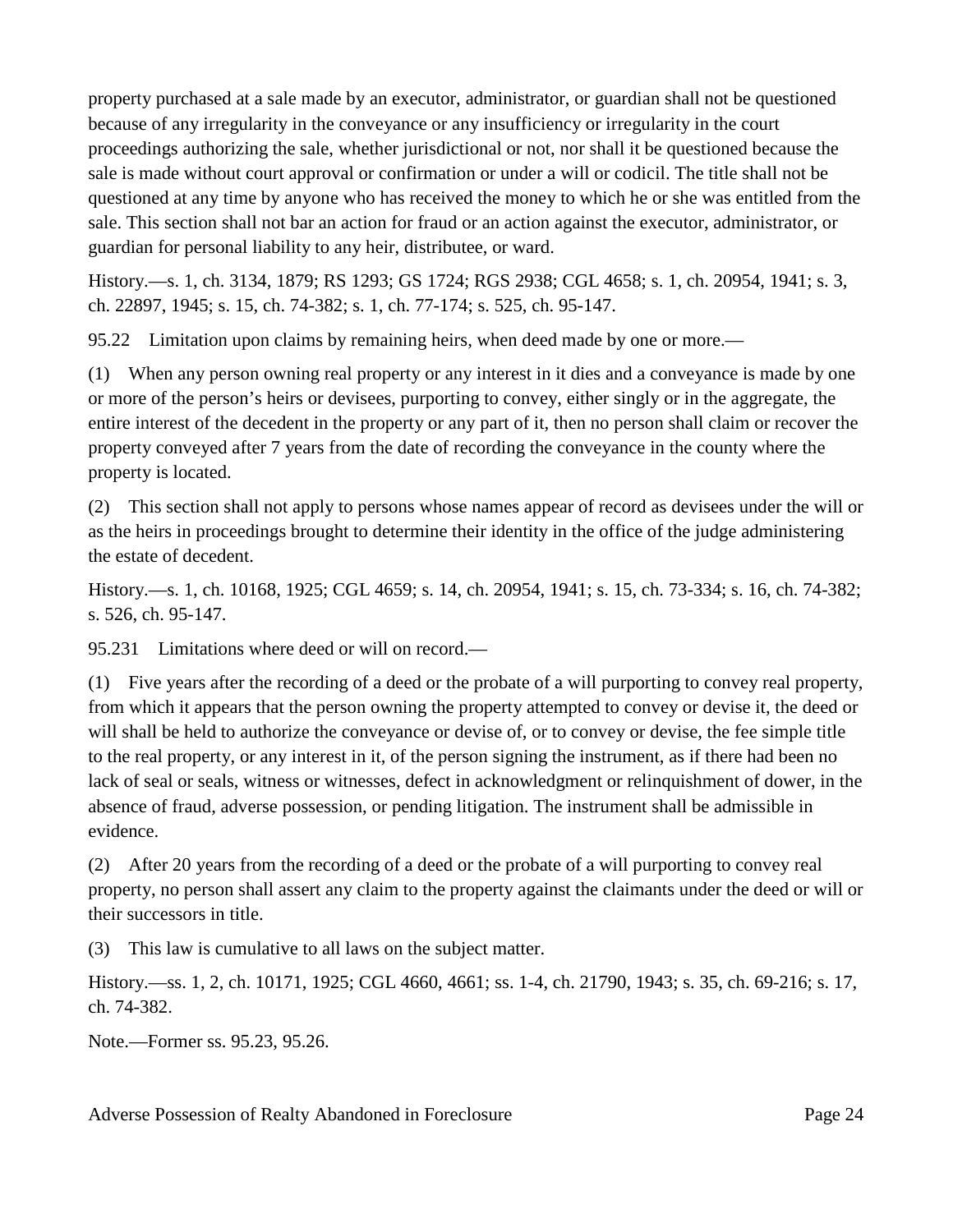## **Chapter 760 – Civil Rights**

760.51 Violations of constitutional rights, civil action by the Attorney General; civil penalty.—

(1) Whenever any person, whether or not acting under color of law, interferes by threats, intimidation, or coercion, or attempts to interfere by threats, intimidation, or coercion, with the exercise or enjoyment by any other person of rights secured by the State Constitution or laws of this state, the Attorney General may bring a civil or administrative action for damages, and for injunctive or other appropriate relief for violations of the rights secured. Any damages recovered under this section shall accrue to the injured person. The civil action shall be brought in the name of the state and may be brought on behalf of the injured person. The Attorney General is entitled to an award of reasonable attorney's fees and costs if the Department of Legal Affairs prevails in an action brought under this section.

(2) Any person who interferes by threats, intimidation, or coercion, or attempts to interfere by threats, intimidation, or coercion, with the exercise or enjoyment by any other person of rights secured by the State Constitution or laws of this state is liable for a civil penalty of not more than \$10,000 for each violation. This penalty may be recovered in any action brought under this section by the Attorney General. A civil penalty so collected shall accrue to the state and shall be deposited as received into the General Revenue Fund unallocated.

History.—s. 4, ch. 91-74.

#### **Chapter 776 - Use of Deadly Force**

776.012Use of force in defense of person.A person is justified in using force, except deadly force, against another when and to the extent that the person reasonably believes that such conduct is necessary to defend himself or herself or another against the others imminent use of unlawful force. However, a person is justified in the use of deadly force and does not have a duty to retreat if: (1)He or she reasonably believes that such force is necessary to prevent imminent death or great bodily harm to himself or herself or another or to prevent the imminent commission of a forcible felony; or (2)Under those circumstances permitted pursuant to s. 776.013. History.s. 13, ch. 74-383; s. 1188, ch. 97-102; s. 2, ch. 2005-27.

776.013Home protection; use of deadly force; presumption of fear of death or great bodily harm. (1)A person is presumed to have held a reasonable fear of imminent peril of death or great bodily harm to himself or herself or another when using defensive force that is intended or likely to cause death or great bodily harm to another if:

(a)The person against whom the defensive force was used was in the process of unlawfully and forcefully entering, or had unlawfully and forcibly entered, a dwelling, residence, or occupied vehicle, or if that person had removed or was attempting to remove another against that persons will from the dwelling, residence, or occupied vehicle; and

(b)The person who uses defensive force knew or had reason to believe that an unlawful and forcible entry or unlawful and forcible act was occurring or had occurred.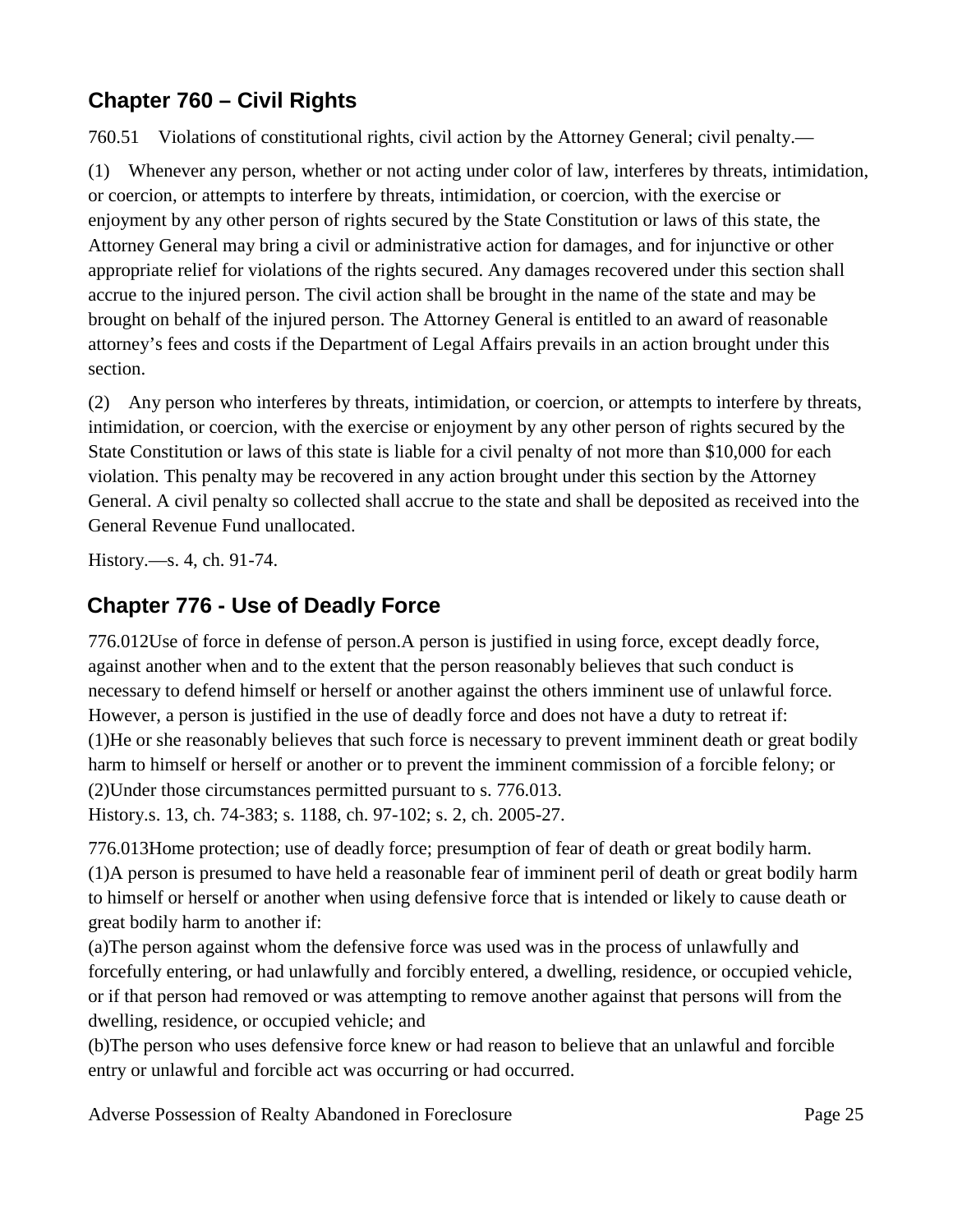(2)The presumption set forth in subsection (1) does not apply if:

(a)The person against whom the defensive force is used has the right to be in or is a lawful resident of the dwelling, residence, or vehicle, such as an owner, lessee, or titleholder, and there is not an injunction for protection from domestic violence or a written pretrial supervision order of no contact against that person; or

(b)The person or persons sought to be removed is a child or grandchild, or is otherwise in the lawful custody or under the lawful guardianship of, the person against whom the defensive force is used; or (c)The person who uses defensive force is engaged in an unlawful activity or is using the dwelling, residence, or occupied vehicle to further an unlawful activity; or

(d)The person against whom the defensive force is used is a law enforcement officer, as defined in s. 943.10(14), who enters or attempts to enter a dwelling, residence, or vehicle in the performance of his or her official duties and the officer identified himself or herself in accordance with any applicable law or the person using force knew or reasonably should have known that the person entering or attempting to enter was a law enforcement officer.

(3)A person who is not engaged in an unlawful activity and who is attacked in any other place where he or she has a right to be has no duty to retreat and has the right to stand his or her ground and meet force with force, including deadly force if he or she reasonably believes it is necessary to do so to prevent death or great bodily harm to himself or herself or another or to prevent the commission of a forcible felony.

(4)A person who unlawfully and by force enters or attempts to enter a persons dwelling, residence, or occupied vehicle is presumed to be doing so with the intent to commit an unlawful act involving force or violence.

(5)As used in this section, the term:

(a)Dwelling means a building or conveyance of any kind, including any attached porch, whether the building or conveyance is temporary or permanent, mobile or immobile, which has a roof over it, including a tent, and is designed to be occupied by people lodging therein at night.

(b)Residence means a dwelling in which a person resides either temporarily or permanently or is visiting as an invited guest.

(c)Vehicle means a conveyance of any kind, whether or not motorized, which is designed to transport people or property.

History.s. 1, ch. 2005-27.

776.031Use of force in defense of others.A person is justified in the use of force, except deadly force, against another when and to the extent that the person reasonably believes that such conduct is necessary to prevent or terminate the others trespass on, or other tortious or criminal interference with, either real property other than a dwelling or personal property, lawfully in his or her possession or in the possession of another who is a member of his or her immediate family or household or of a person whose property he or she has a legal duty to protect. However, the person is justified in the use of deadly force only if he or she reasonably believes that such force is necessary to prevent the imminent commission of a forcible felony. A person does not have a duty to retreat if the person is in a place where he or she has a right to be.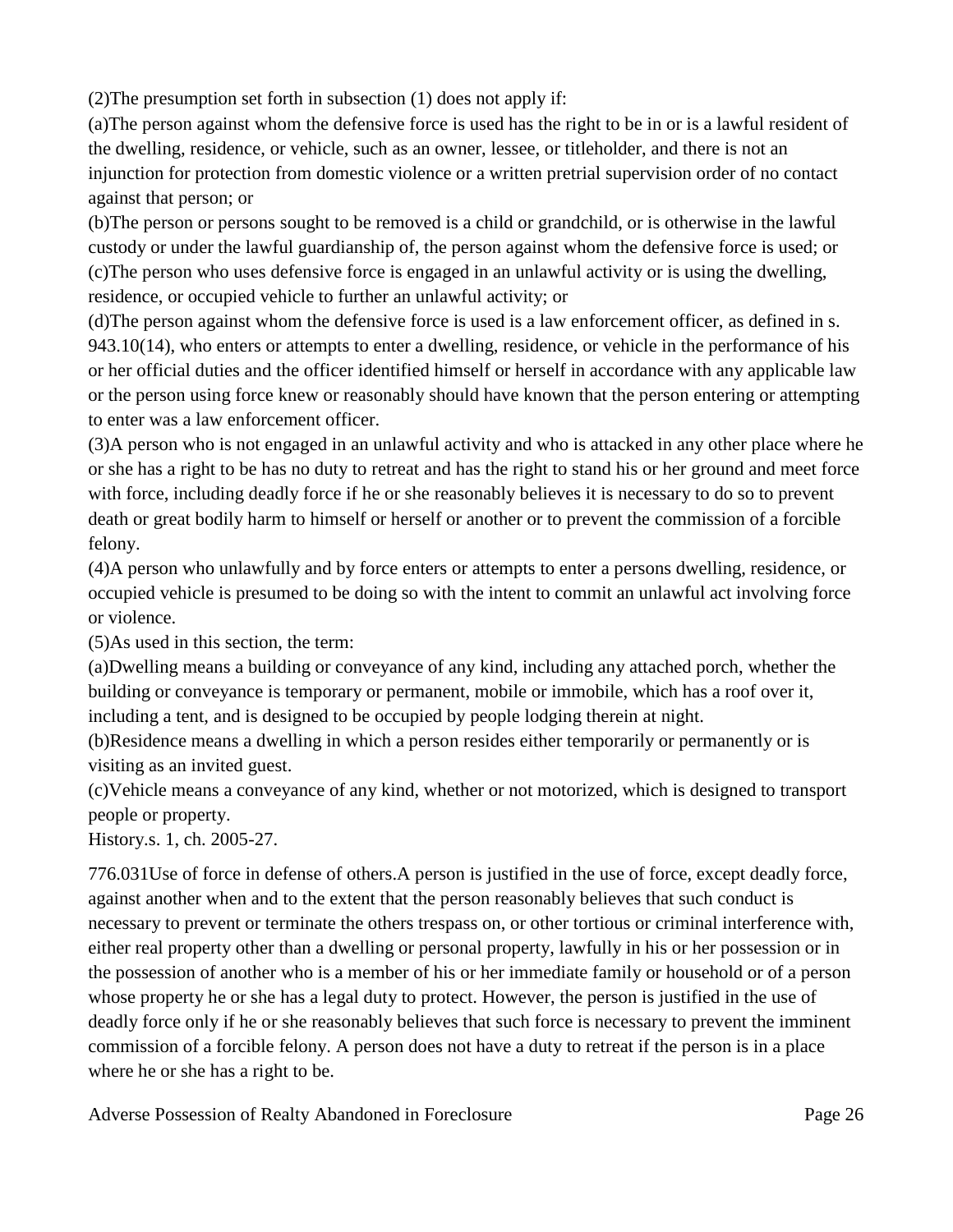History.s. 13, ch. 74-383; s. 1189, ch. 97-102; s. 3, ch. 2005-27.

776.032Immunity from criminal prosecution and civil action for justifiable use of force. (1)A person who uses force as permitted in s. 776.012, s. 776.013, or s. 776.031 is justified in using such force and is immune from criminal prosecution and civil action for the use of such force, unless the person against whom force was used is a law enforcement officer, as defined in s. 943.10(14), who was acting in the performance of his or her official duties and the officer identified himself or herself in accordance with any applicable law or the person using force knew or reasonably should have known that the person was a law enforcement officer. As used in this subsection, the term criminal prosecution includes arresting, detaining in custody, and charging or prosecuting the defendant.

(2)A law enforcement agency may use standard procedures for investigating the use of force as described in subsection (1), but the agency may not arrest the person for using force unless it determines that there is probable cause that the force that was used was unlawful.

(3)The court shall award reasonable attorneys fees, court costs, compensation for loss of income, and all expenses incurred by the defendant in defense of any civil action brought by a plaintiff if the court finds that the defendant is immune from prosecution as provided in subsection (1). History.s. 4, ch. 2005-27.

776.041Use of force by aggressor.The justification described in the preceding sections of this chapter is not available to a person who:

(1)Is attempting to commit, committing, or escaping after the commission of, a forcible felony; or (2)Initially provokes the use of force against himself or herself, unless:

(a)Such force is so great that the person reasonably believes that he or she is in imminent danger of death or great bodily harm and that he or she has exhausted every reasonable means to escape such danger other than the use of force which is likely to cause death or great bodily harm to the assailant; or (b)In good faith, the person withdraws from physical contact with the assailant and indicates clearly to the assailant that he or she desires to withdraw and terminate the use of force, but the assailant continues or resumes the use of force.

History.s. 13, ch. 74-383; s. 1190, ch. 97-102.

776.05Law enforcement officers; use of force in making an arrest.A law enforcement officer, or any person whom the officer has summoned or directed to assist him or her, need not retreat or desist from efforts to make a lawful arrest because of resistance or threatened resistance to the arrest. The officer is justified in the use of any force:

(1)Which he or she reasonably believes to be necessary to defend himself or herself or another from bodily harm while making the arrest;

(2)When necessarily committed in retaking felons who have escaped; or

(3)When necessarily committed in arresting felons fleeing from justice. However, this subsection shall not constitute a defense in any civil action for damages brought for the wrongful use of deadly force unless the use of deadly force was necessary to prevent the arrest from being defeated by such flight and, when feasible, some warning had been given, and:

(a)The officer reasonably believes that the fleeing felon poses a threat of death or serious physical harm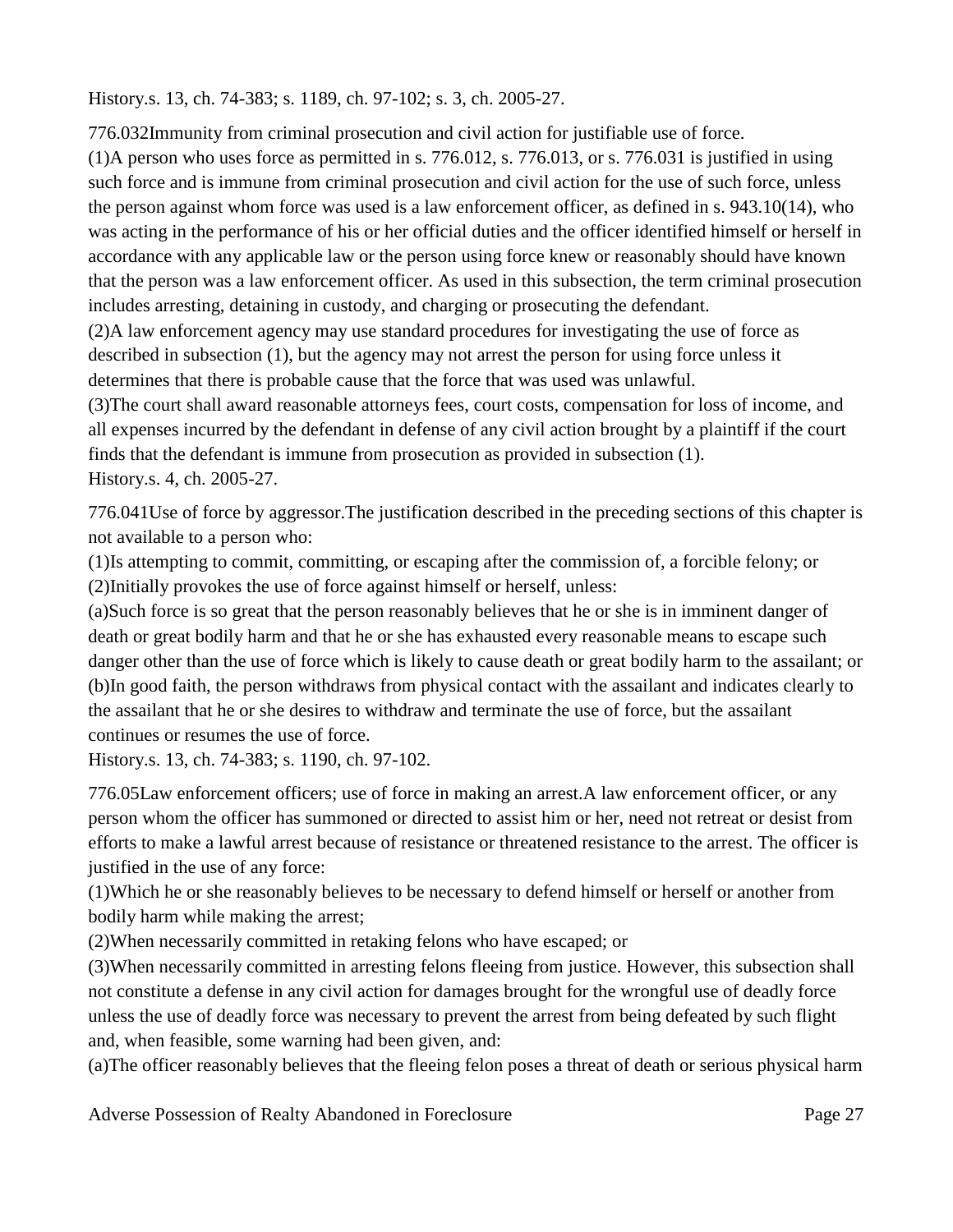to the officer or others; or

(b)The officer reasonably believes that the fleeing felon has committed a crime involving the infliction or threatened infliction of serious physical harm to another person.

History.s. 13, ch. 74-383; s. 1, ch. 75-64; s. 1, ch. 87-147; s. 54, ch. 88-381; s. 1191, ch. 97-102.

776.051Use of force in resisting arrest or making an arrest or in the execution of a legal duty; prohibition.

(1)A person is not justified in the use of force to resist an arrest by a law enforcement officer, or to resist a law enforcement officer who is engaged in the execution of a legal duty, if the law enforcement officer was acting in good faith and he or she is known, or reasonably appears, to be a law enforcement officer.

(2)A law enforcement officer, or any person whom the officer has summoned or directed to assist him or her, is not justified in the use of force if the arrest or execution of a legal duty is unlawful and known by him or her to be unlawful.

History.s. 13, ch. 74-383; s. 1192, ch. 97-102; s. 1, ch. 2008-67.

776.06Deadly force.

(1)The term deadly force means force that is likely to cause death or great bodily harm and includes, but is not limited to:

(a)The firing of a firearm in the direction of the person to be arrested, even though no intent exists to kill or inflict great bodily harm; and

(b)The firing of a firearm at a vehicle in which the person to be arrested is riding.

(2)(a)The term deadly force does not include the discharge of a firearm by a law enforcement officer or correctional officer during and within the scope of his or her official duties which is loaded with a lesslethal munition. As used in this subsection, the term less-lethal munition means a projectile that is designed to stun, temporarily incapacitate, or cause temporary discomfort to a person without penetrating the persons body.

(b)A law enforcement officer or a correctional officer is not liable in any civil or criminal action arising out of the use of any less-lethal munition in good faith during and within the scope of his or her official duties.

History.s. 13, ch. 74-383; s. 1, ch. 99-272.

776.07Use of force to prevent escape.

(1)A law enforcement officer or other person who has an arrested person in his or her custody is justified in the use of any force which he or she reasonably believes to be necessary to prevent the escape of the arrested person from custody.

(2)A correctional officer or other law enforcement officer is justified in the use of force, including deadly force, which he or she reasonably believes to be necessary to prevent the escape from a penal institution of a person whom the officer reasonably believes to be lawfully detained in such institution under sentence for an offense or awaiting trial or commitment for an offense.

History.s. 13, ch. 74-383; s. 7, ch. 95-283; s. 1193, ch. 97-102.

776.08Forcible felony.Forcible felony means treason; murder; manslaughter; sexual battery; carjacking;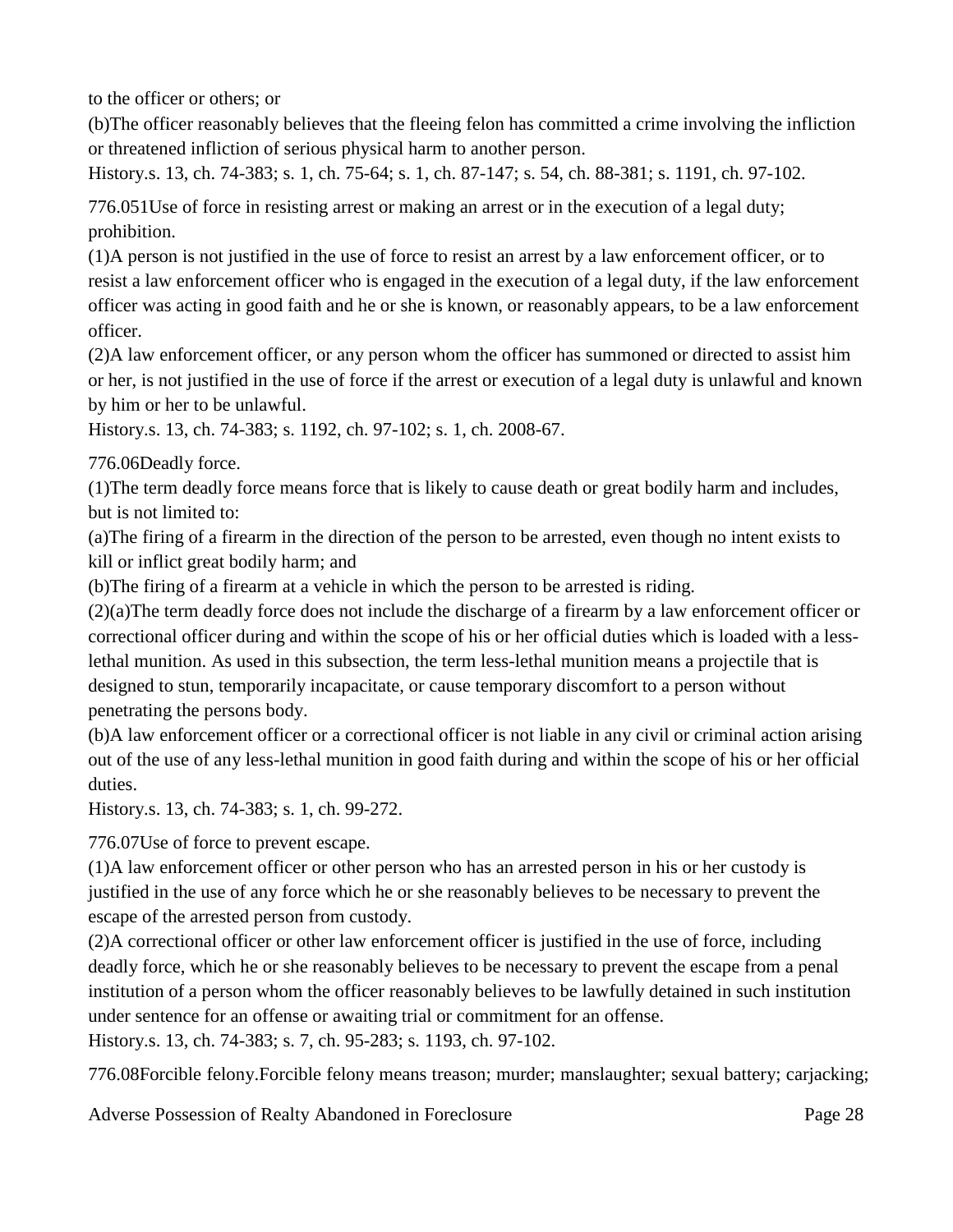home-invasion robbery; robbery; burglary; arson; kidnapping; aggravated assault; aggravated battery; aggravated stalking; aircraft piracy; unlawful throwing, placing, or discharging of a destructive device or bomb; and any other felony which involves the use or threat of physical force or violence against any individual.

History.s. 13, ch. 74-383; s. 4, ch. 75-298; s. 289, ch. 79-400; s. 5, ch. 93-212; s. 10, ch. 95-195.

776.085Defense to civil action for damages; party convicted of forcible or attempted forcible felony. (1)It shall be a defense to any action for damages for personal injury or wrongful death, or for injury to property, that such action arose from injury sustained by a participant during the commission or attempted commission of a forcible felony. The defense authorized by this section shall be established by evidence that the participant has been convicted of such forcible felony or attempted forcible felony, or by proof of the commission of such crime or attempted crime by a preponderance of the evidence. (2)For the purposes of this section, the term forcible felony shall have the same meaning as in s. 776.08. (3)Any civil action in which the defense recognized by this section is raised shall be stayed by the court on the motion of the civil defendant during the pendency of any criminal action which forms the basis for the defense, unless the court finds that a conviction in the criminal action would not form a valid defense under this section.

(4)In any civil action where a party prevails based on the defense created by this section: (a)The losing party, if convicted of and incarcerated for the crime or attempted crime, shall, as determined by the court, lose any privileges provided by the correctional facility, including, but not limited to:

1.Canteen purchases;

- 2.Telephone access;
- 3.Outdoor exercise;
- 4.Use of the library; and

5.Visitation.

(b)The court shall award a reasonable attorneys fee to be paid to the prevailing party in equal amounts by the losing party and the losing partys attorney; however, the losing partys attorney is not personally responsible if he or she has acted in good faith, based on the representations of his or her client. If the losing party is incarcerated for the crime or attempted crime and has insufficient assets to cover payment of the costs of the action and the award of fees pursuant to this paragraph, the party shall, as determined by the court, be required to pay by deduction from any payments the prisoner receives while incarcerated.

(c)If the losing party is incarcerated for the crime or attempted crime, the court shall issue a written order containing its findings and ruling pursuant to paragraphs (a) and (b) and shall direct that a certified copy be forwarded to the appropriate correctional institution or facility. History.s. 1, ch. 87-187; s. 72, ch. 96-388.